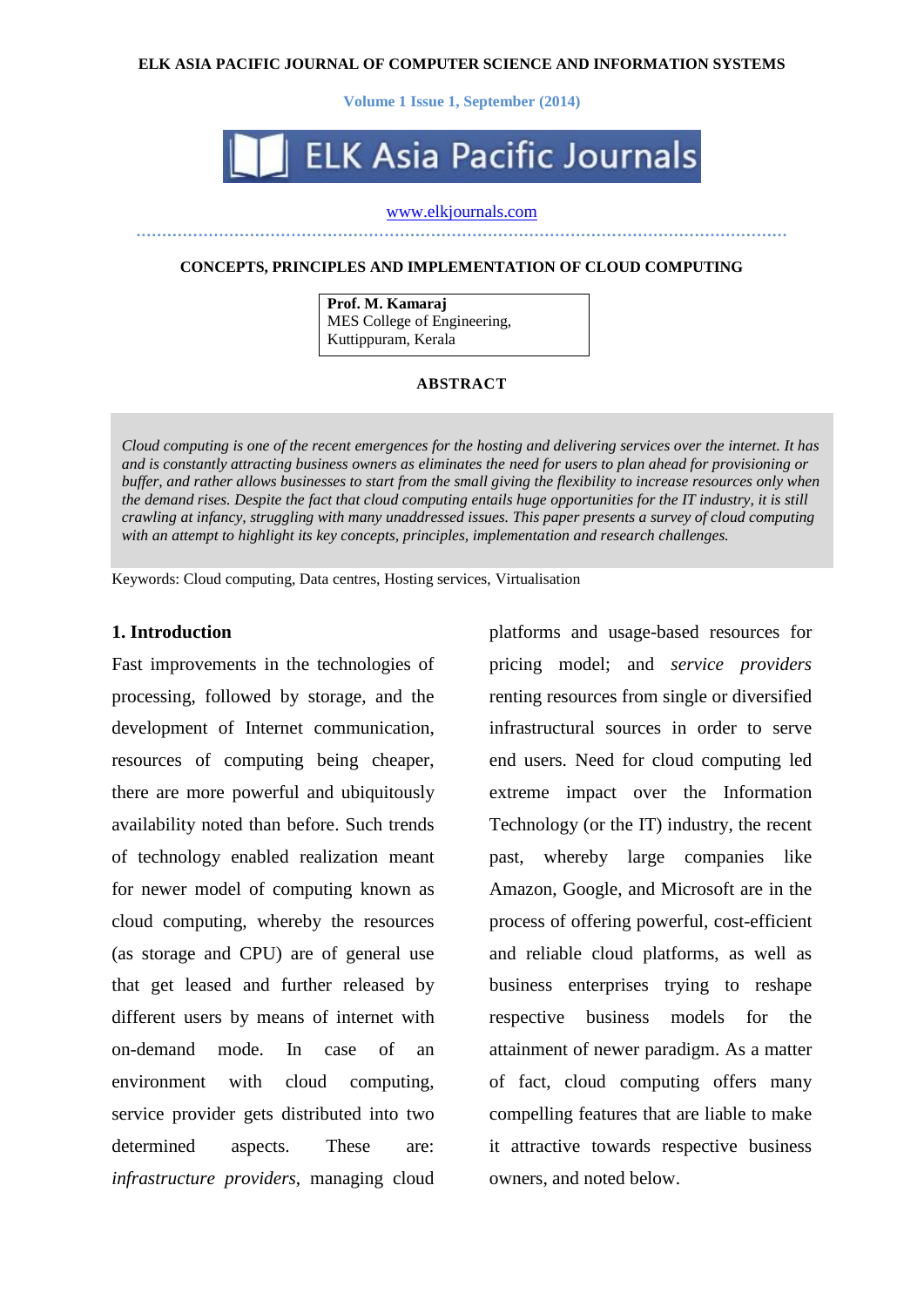## **ELK Asia Pacific Journals**

### www.elkjournals.com **………………………………………………………………………………………………………………**

*No up-front investment*: the Cloud computing follows the model of pay-as you-go pricing. For a service provider there is no need for investing in infrastructure to get profits from cloud computing. The approach just rents resources from respective cloud as per the determined needs and further pay for usage.

*Lowering operating cost*: Resources under cloud environment gets rapidly allocated and even de-allocated as per demand. Thus, the service provider is never in the need of any capacities related to the peak load. As a result huge savings for the resources get released in order to save costs for operating as the service demand gets low.

*Highly scalable*: Respective infrastructure offers pool with larger resources from the centres of data and thus is easily accessible. For a service provider there can be an easy expansion of service towards large scales for handling rapid demands in service (like, flash-crowd effect), also termed as surge computing.

*Easy access*: Services that are hosted under cloud get web-based provisions in general. Thus, the same remains easily accessible by varied devices that have Internet connections. Such devices are inclusive of desktop as well as laptop computers, and even cell phones and the PDAs.

*Reduced expenses on maintenance and business risk*s: Through the process of outsourcing determined service infrastructure towards clouds, respective service provider is liable to make a shift during business risks (like hardware failures) towards the infrastructure providers, who gain better expertise as well as better equipped aspects for managing risks. Moreover, service provider is open to get cut down maintenance of hardware and costs of staff training.

Still, though cloud computing comprises of considerable scopes towards IT industry; it further brings various challenges to be addressed specifically. The current paper, offers a survey over cloud computing, focussing basic concepts, principles of architecture, implementing state-of-the-art, and challenges faced during research. We aimed to get a better knowledge related to the design challenges meant for cloud computing and further recognise the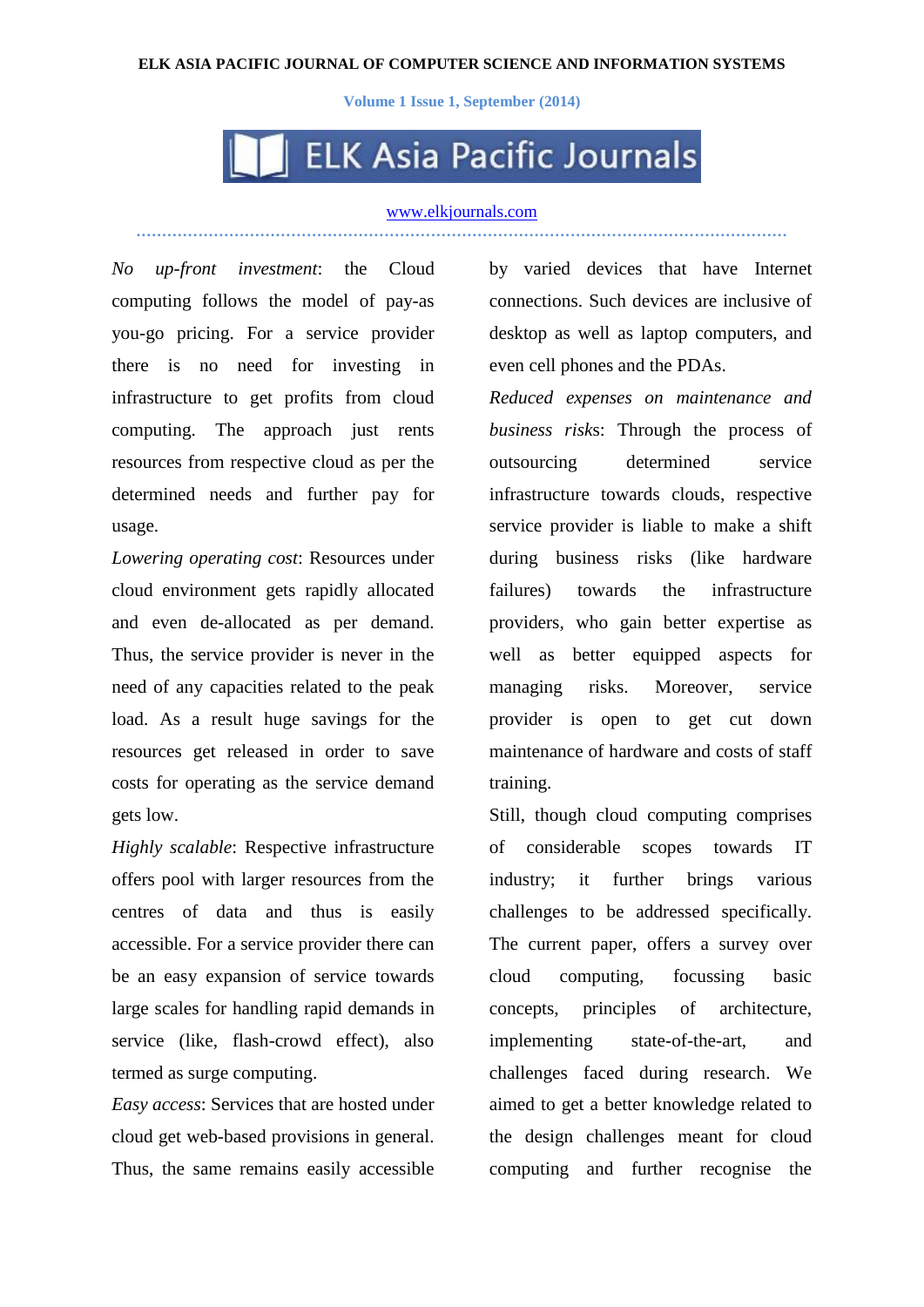# **ELK Asia Pacific Journals**

#### www.elkjournals.com **………………………………………………………………………………………………………………**

importance of research directions for the selected topic.

Remainder of current paper gets organized in the following way. In Sect. 2 we offer overview about cloud computing and further compared it with some similar technologies. In Sect. 3, we illustrate cloud computing architecture and design principles. Detailed basic features of cloud computing are noted in Sect. 4. Section 5 initiates the surveys towards the commercial products and current technologies as implied towards cloud computing. Sect. 6 is the summation of current research topics related to cloud computing. Lastly, Sect. 7 is the conclusion.

### **2. Cloud Computing: An Overview**

Here the general overview regarding cloud computing is presented along with definition as well as comparison with necessarily related concepts.

### 2.1 Definitions

Cloud computing is an old process of computing and dates back of 1960s, when John McCarthy envisioned facilities of computing offered for generalised public such as utility. "Cloud" gets implied for diversified contexts like illustrating large networking of ATM since 1990s. Still, as CEO Google, Eric Schmidt implied it for business model offering services in Internet since2006, and started gaining relevant popularity. From that time onwards, cloud computing gets utilised in marketing domain in diversified contexts for the representation of different ideas. There is a lack of standard definition related to cloud computing that has generated market hypes and remain sceptic as well as confusing. This is the reason that enough standardization towards the definition of cloud computing has been initiated. The work from 20 different definitions attained from different sources towards confirmation of standard definition. This current paper adopts cloud computing as per the definition of the National Institute of Standards and Technology (NIST), since it comprises our opinion, along with important aspects related to cloud computing:

### **Cloud Computing: NIST Definition:**

*Cloud computing is a model for enabling convenient*, *on-*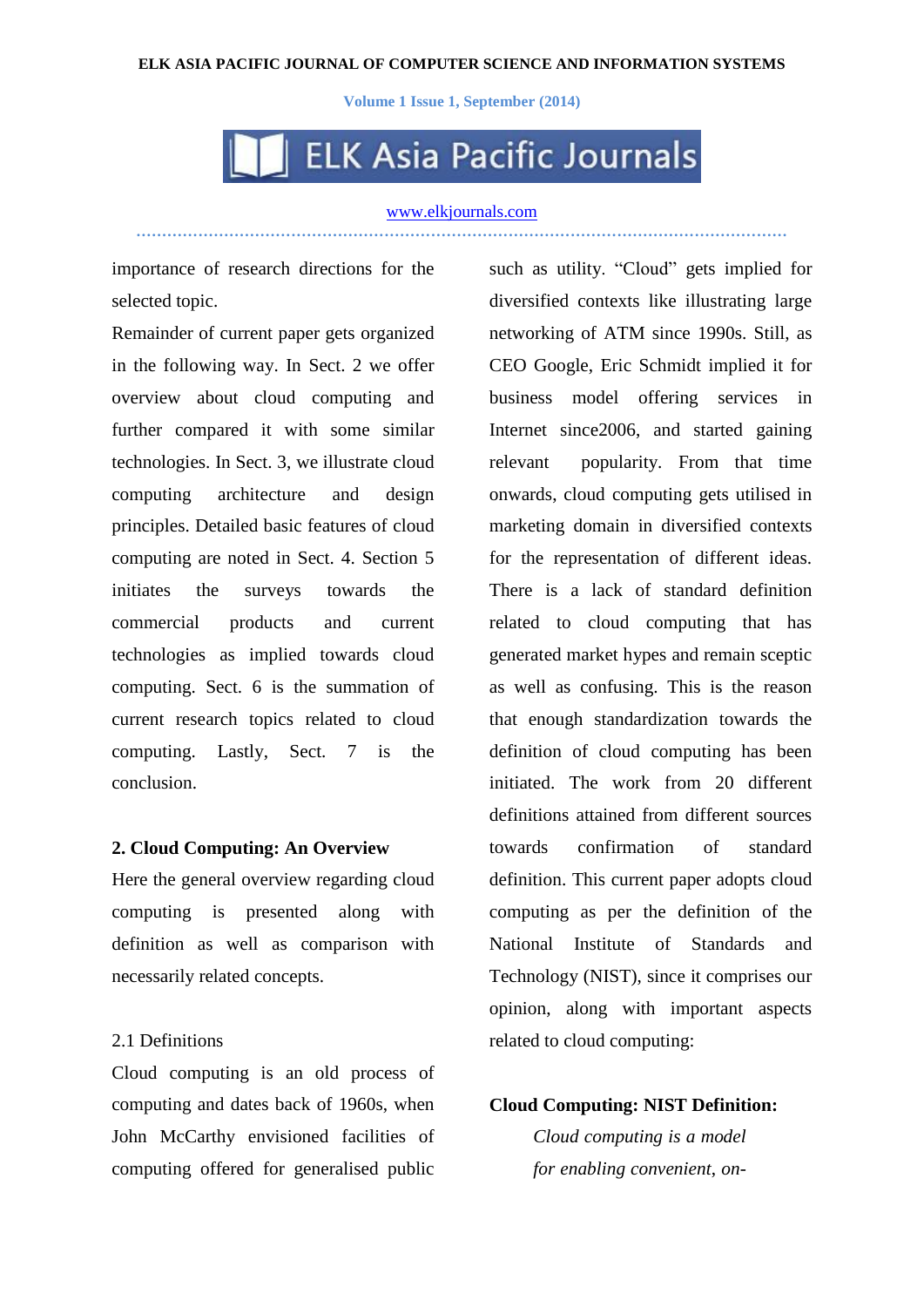# **ELK Asia Pacific Journals**

www.elkjournals.com

*demand network access to a shared pool of configurable computing resources* (*e*.*g*., *networks*, *servers*, *storage*, *applications*, *and services*) *that can be rapidly provisioned and released with minimal management effort or service provider interaction*.

**………………………………………………………………………………………………………………**

Basic reason for the different perceptions related to cloud computing is the state of being unlike to other technical terms, not being a new technology, yet being a new operations model with current technologies in order to run business under diversified way. As a matter of fact, various technologies implied by cloud computing, like virtualization as well as pricing based on utility that are not new.

Rather, cloud computing influences current technologies in order to meet demands of technology and economic standards of IT.

## 2.2 Related Technologies

Cloud computing in general gets compared to the technologies noted below and each of these is liable to share determined features of cloud computing:

*Grid Computing*: it has been identified as a distributed paradigm of computing, coordinating resources from network for the attainment of common objectives of computation. Development related to this computing originates by the means of scientific applications that remain as computation-intensive. The process of cloud computing is same as grid computing and further employs distributed mode of resources for the attainment of objectives of application. Still, cloud computing adds the act of leveraging virtualization at multiple levels (platform of application and hardware) in order to realize sharing and dynamic provisioning of resources.

*Utility Computing*: it represents resource model on-demand as well as charging customer-based usage instead of flat rate. Cloud computing is liable to perceive in terms of utility realization over computing and adopts pricing scheme based on utility related to economic reasons. Following resources on-demand, the utility-based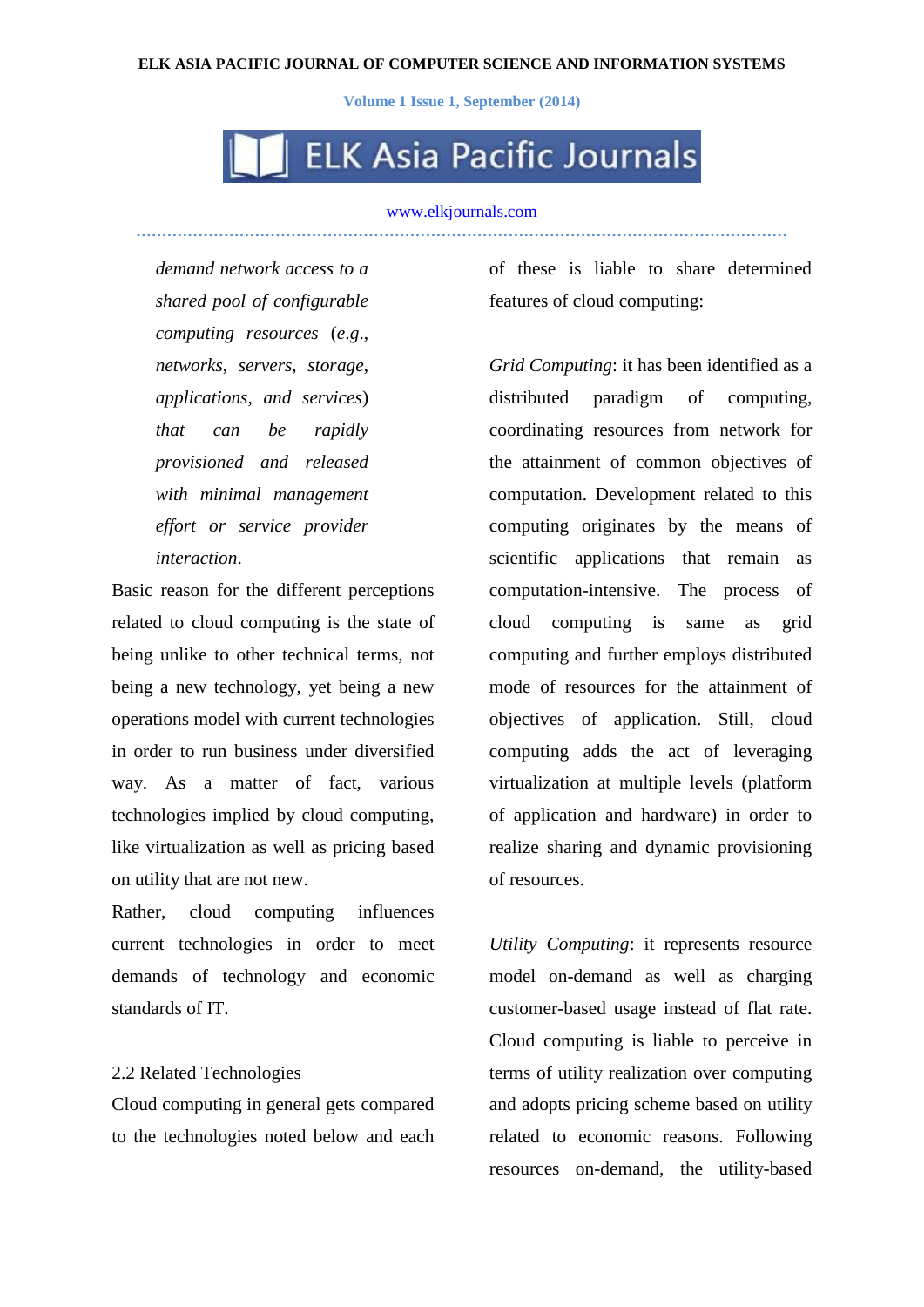# **ELK Asia Pacific Journals**

### www.elkjournals.com **………………………………………………………………………………………………………………**

pricing, for the service providers gets highly maximized for the use of resource and minimizes costs of operation.

*Virtualization*: this is a kind of technology, abstracting physical hardware and further offers virtualized resources at the higher application levels. Virtualized server gets termed as virtual machine (or the VM). It forms the base for cloud computing, and offers pooling capabilities to the computing resources from respective clusters of determined servers and further dynamically assigning/reassigning virtual resources for on-demand application.

*Autonomic Computing*: it has been introduced by IBM, 2001, and creates computing systems with self-management features, that can assist in reacting towards external and internal observations without any intervention of human. The core aim is to overcome complexity of management in the current computer systems. Though cloud computing aims in exhibiting determined autonomic features, like provision for automatic resource, it still aims in lowering resource cost instead of reduction of complexity of the system.

To sum up, leverage of cloud computing is for virtualization technology for the attainment of offering computing resources in terms of utility. It further shares determined features with grid computing and then again with autonomic computing, yet stands away from each other. Thus, there are unique benefits added by imposed challenges for meeting necessary demands.

## **3. Architecture of Cloud Computing:**

In this current section, illustrations about the architectural, operational and business models for cloud computing get initiated.

### 3.1 Cloud Computing: Layered Model

In general, architecture for the environment of cloud computing is subject to get divided in 4 layers. These are hardware/datacentre layer, infrastructure layer, platform layer and application layer, (see Fig. 1). We illustrate all of these in detail:

*The hardware layer*: it manages physical resources of cloud, added by physical servers, power, switches, routers and cooling systems. Practically, this layer gets implemented under data centres. Data centre in general comprises of thousands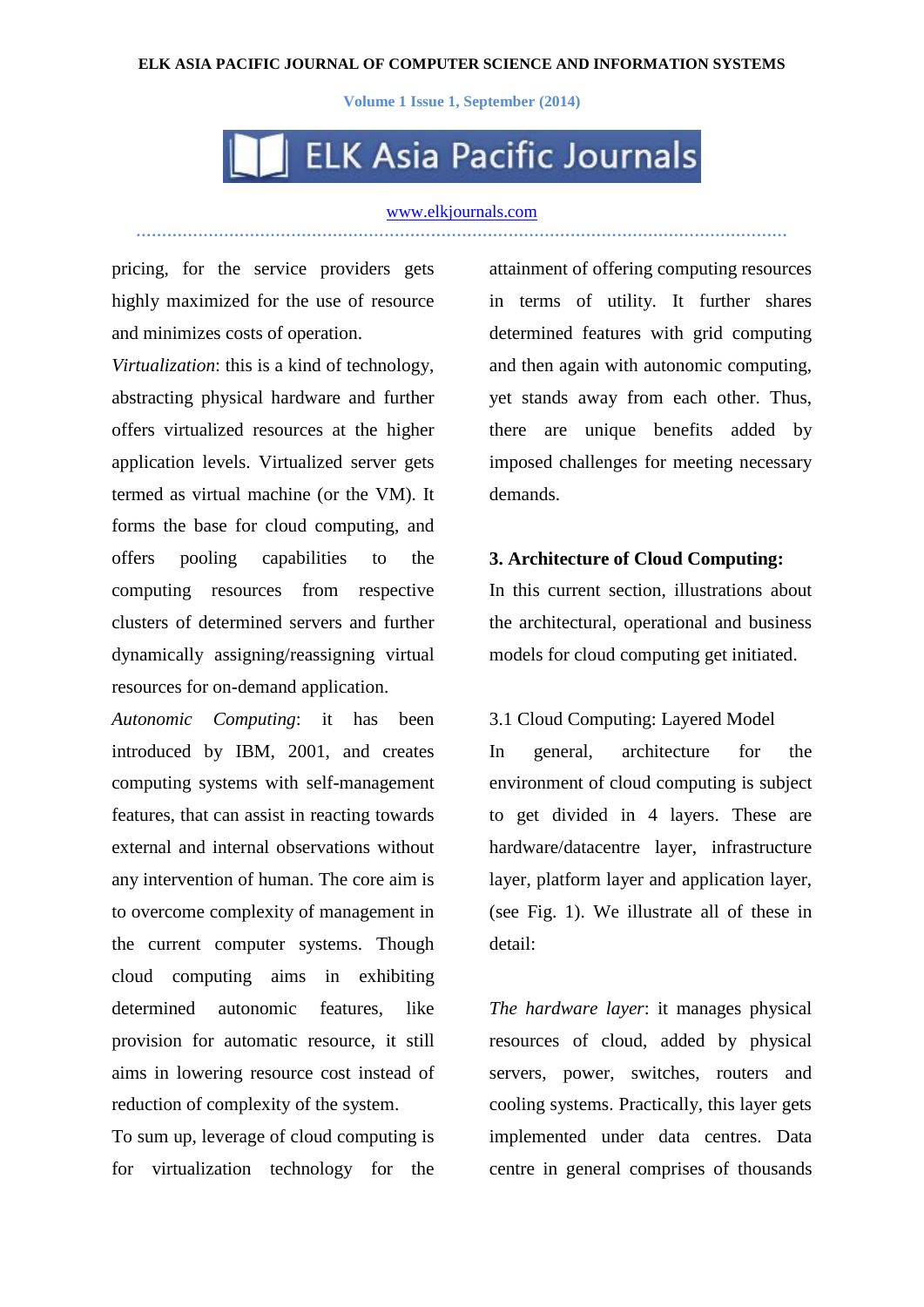# **ELK Asia Pacific Journals**

### www.elkjournals.com **………………………………………………………………………………………………………………**

of servers, organized in interconnectivity by switches, racks, routers or some other fabrics. Typical concerns are related to the configuration of hardware, tolerance of fault, management of traffic, managing cooling and power resources.

*The infrastructure layer*: this is also called virtualization layer creating a storage pool as well as resource computing through the partitioning of the relevant physical resources through the implication of virtualization technologies like Xen [55], VMware [52] and KVM [30]. This is an important layer with necessary component related to cloud computing, as most of its basic features, like assignment of dynamic resource, are just made available by virtualization technologies.

*The platform layer*: it is created over infrastructure layer, and comprises operating systems as well as framework of application. The core purpose related to platform layer concentrates in minimizing the burden related to deployment of applications in a direct way into VM containers. As for instance, Google App Engine is liable to operate at platform layer for offering support of API towards the implementation of storage, business logic and database related to typical applications of web.

*The application layer:* it is noted as the highest level in the hierarchy, whereby the application layer comprises of actual applications of cloud. There are diversification from traditional applications, whereby applications of cloud can leverage feature of automaticscaling for the attainment of better performance, lower cost of operation and availability. As against the environment of traditional-service hosting, like dedicated modes of server farms, cloud computing architecture is more modular. Every layer gets loosely coupled with the top and bottom layers to evolve separately. This stands same as OSI model design meant for network protocols. Modularity of the architecture permits cloud computing in terms of supporting wide-ranged application of the necessary demands, as reducing overhead maintenance and management activities.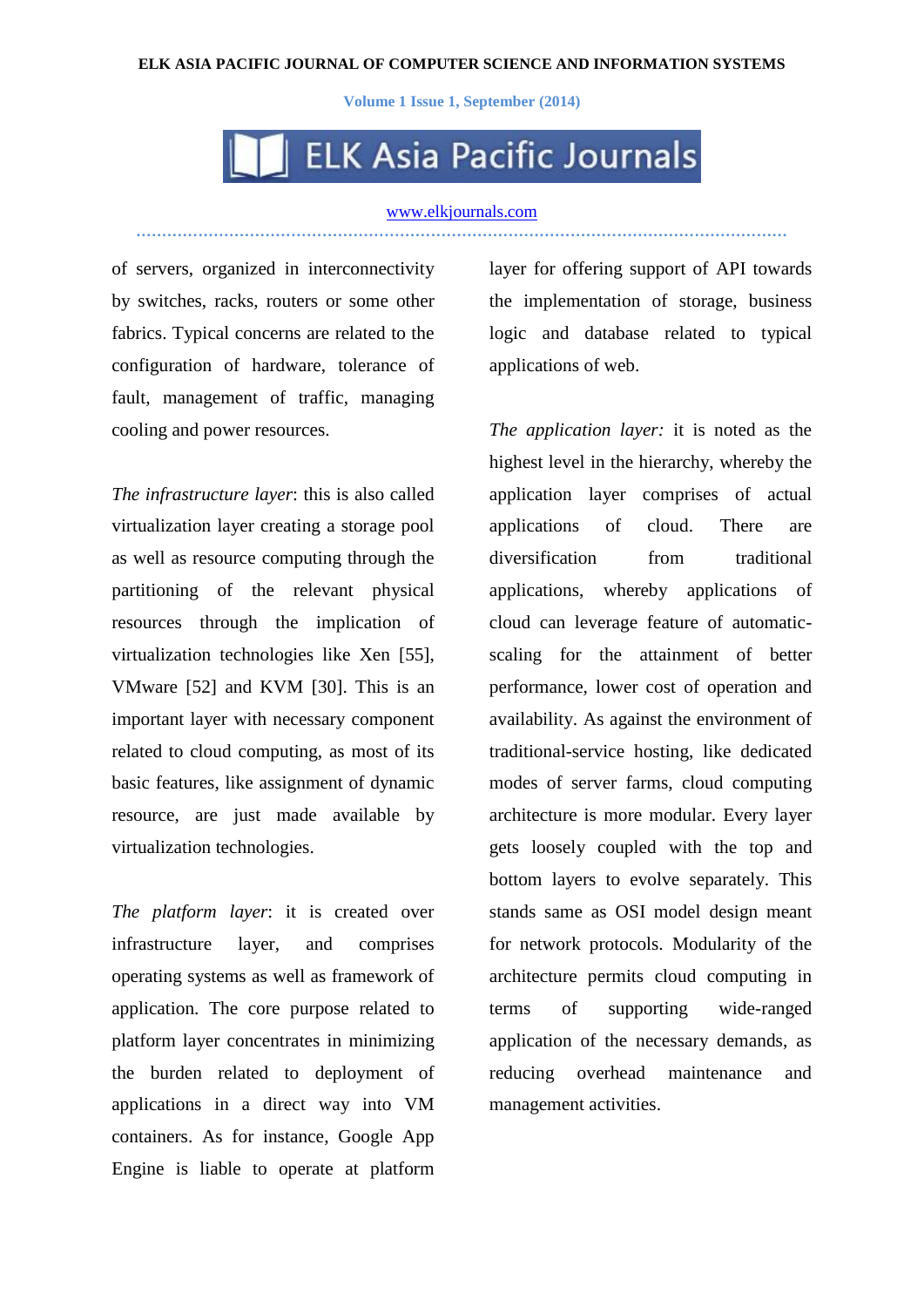

www.elkjournals.com

**………………………………………………………………………………………………………………**

### **Fig. 1** Architecture for Cloud Computing



### 3.2 Business model

Cloud computing is liable to employ service-driven model for any business. In a way, the hardware as well as resources from platform-level offer services as per demand. Thus, each of the layers of architecture is related to the former section and can be implied as service to aforementioned layer. As against this, each of the layers get perceived as per customer of layer noted below. Still, practically clouds offer services under three categories. These are –

- software as a service (SaaS) : is about on-demand scope for infrastructural resources, especially for VMs. Owner of the cloud offering IaaS is an IaaS provider. As for instance, GoGrid [15], Amazon EC2 [2] and Flexiscale [18].
- platform as a service (PaaS) : is about offering platform layer resources, added by support for operating system support and frameworks for software development. As for instance, Google App Engine [20],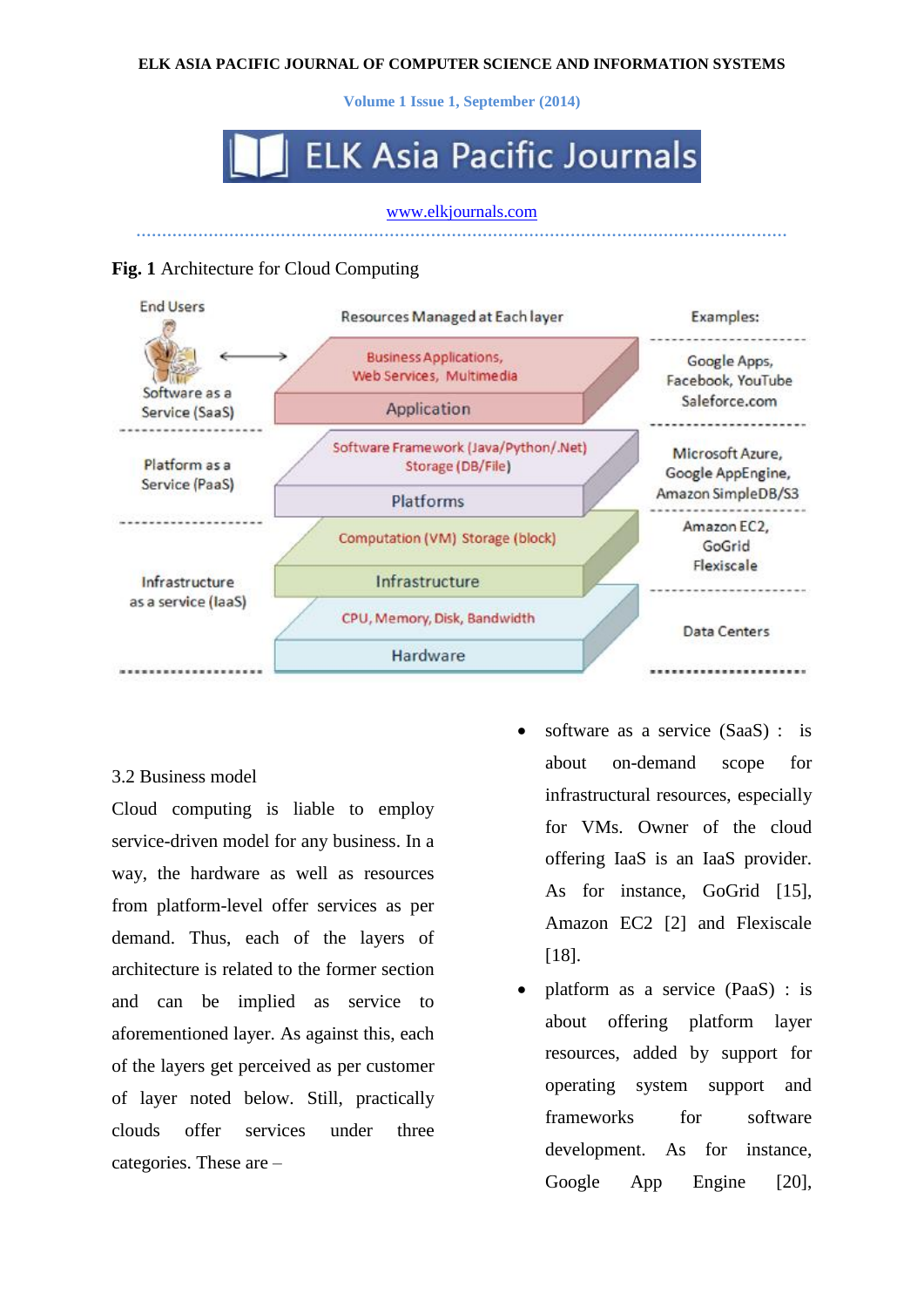# **ELK Asia Pacific Journals**

www.elkjournals.com **………………………………………………………………………………………………………………**

Force.com [41] and Microsoft Windows Azure [53]

 infrastructure as a service (IaaS): is about offering on demand applications related to Internet. As for insatance, Salesforce.com [41], SAP Business By Design [44] and Rackspace [17].

Model for business for cloud computing is in Fig. 2. As per layered architecture meant for cloud computing, there is every possibility that PaaS provider operates cloud over the top of cloud of IaaS provider. Still, current practice notes providers of IaaS and PaaS being integral to same organization (as Google and Salesforce). Thus, providers of PaaS and IaaS are usually termed as the *infrastructure providers* or the *cloud providers* [5].

**Fig. 2** Cloud Computing: Model for Business



### 3.3 Types of clouds

Various issues related to cloud computing are noted as we moved the application into an enterprise level. As for instance, there are some service providers who mostly concentrate in lowering cost of operation, whereas other are into higher modes of security and reliability. Thus, there are various kinds of clouds, with respective benefits as well as drawbacks:

*Public clouds*: Here the service providers provide resources in terms of services towards public. Public clouds have many benefits towards service providers, and remains inclusive of primitive investment of capital over infrastructure as well as process of shifting infrastructural risks. Still, public clouds are without finegrained control in terms of data, security and network settings, hampering effectiveness under varied business scenarios.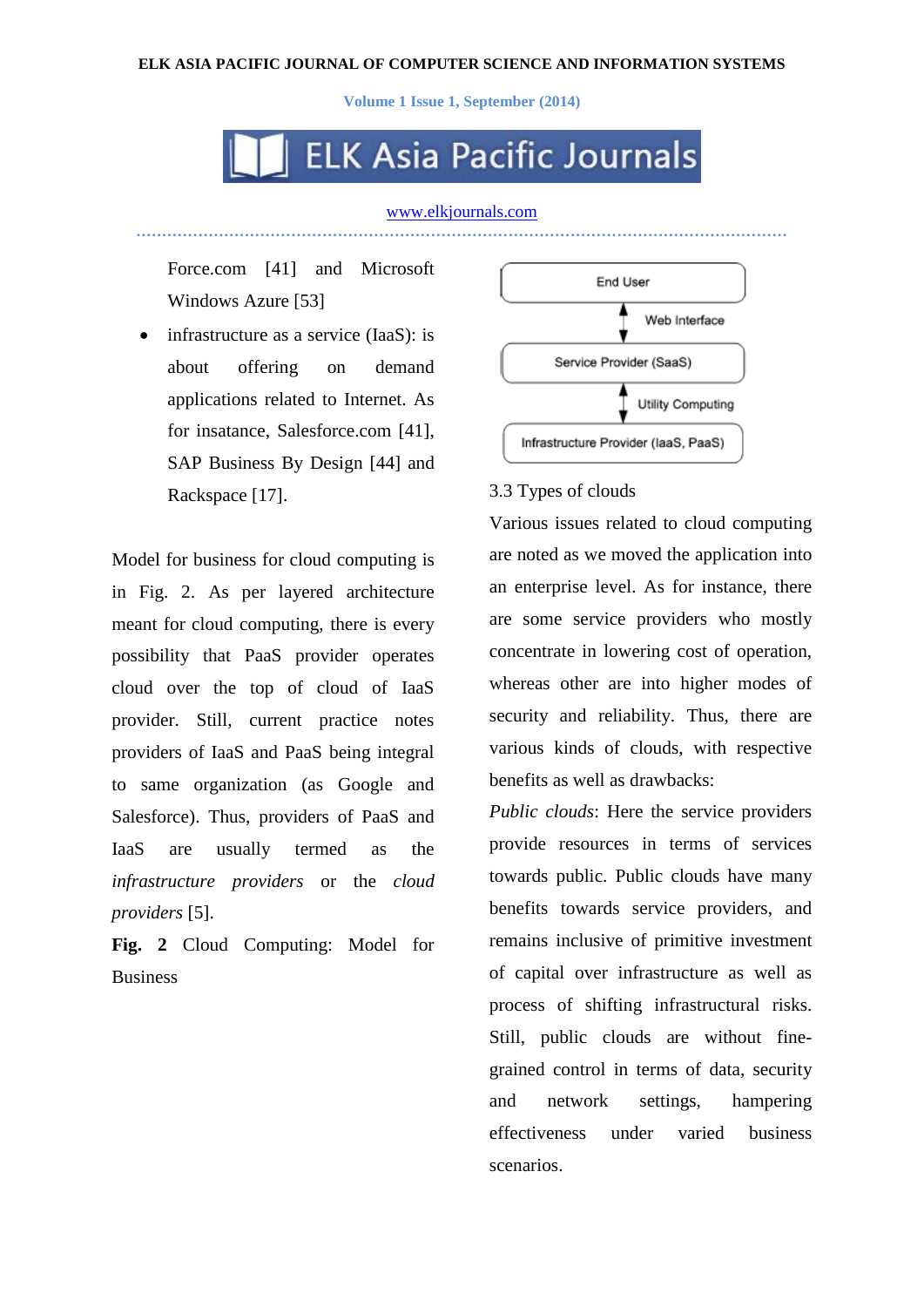# **ELK Asia Pacific Journals**

www.elkjournals.com **………………………………………………………………………………………………………………**

*Private clouds*: These are also termed as internal clouds, and are designed for the exclusive application of single organization. Private cloud can be built and further managed through organization or external providers. Private cloud provides highest controlling degree in the maintenance of performance, security and reliability. Still, there are criticisms for being same as traditional proprietary related to the server farms and for not offering scopes for up-front costs of capital.

*Hybrid clouds*: This is an amalgamation of models for public control and private cloud and attempting to meet the shortcomings in each approach. Hybrid cloud is part of service infrastructure actively related to private clouds, whereas rest of the part are in public clouds. These clouds comprises of more flexibility, against public and private clouds, and so offer tighter security and control in the process of implementing data against public clouds. There still remains the facility of expansion of ondemand service and contraction. Towards down side, design of hybrid cloud needs best split up between the private and public clouds.

*Virtual Private Cloud*: it has been noted as an alternative solution towards the process of addressing limitations as in the private and the private clouds. Virtual Private Cloud or VPC stands as the base running above public clouds and the basic difference as noted by VPC is the act to leverage the technology of virtual private network (VPN) allowing service providers with the scope to design their topology as well as settings of security like the firewall rules. VPC gets noted as a more holistic design as it virtualizes servers as well as applications, yet underlies communication network. Moreover, many companies get VPC with seamless transition led by proprietary service infrastructure towards cloud-based infrastructure relevantly owing virtualized layer of network. Many service providers, consider right model of cloud as per their business scenario. As for instance, scientific computation-intensive applications remain as the best possible deployment over public clouds to gain cost-effectiveness. On a more logical manner, there are some clouds that turn up more popular against others. There was this prediction about the hybrid clouds that remain dominant to most of the most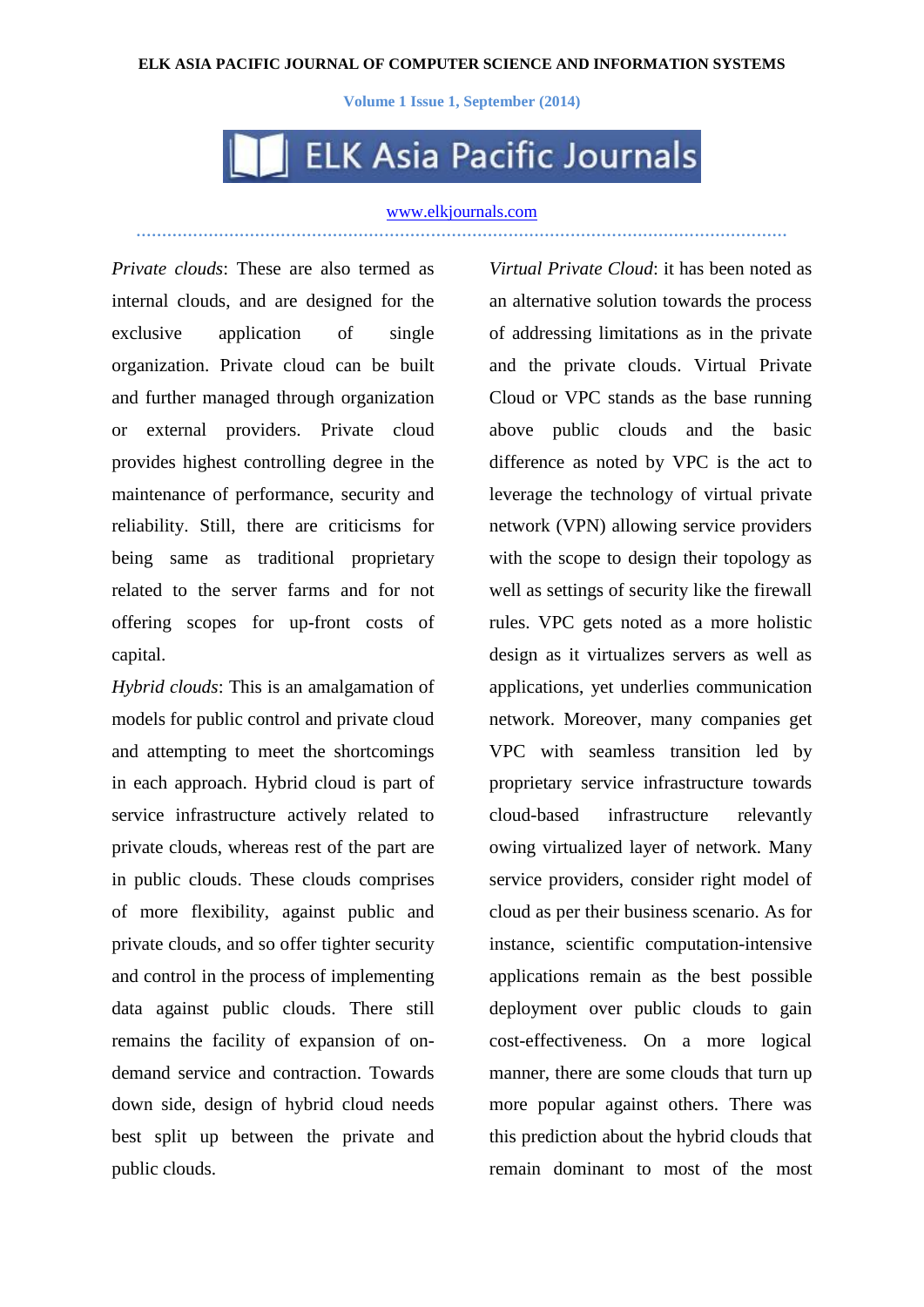# **ELK Asia Pacific Journals**

### www.elkjournals.com

**………………………………………………………………………………………………………………**

organizations. Still, the virtual mode of private clouds started gaining more popularity from 2009 that is the year of inception.

### **4. Cloud Computing: Features**

Salient features of cloud computing relies over various traditional computing services that can be summarize as following –

*Multi-tenancy*: services led by multiple providers in a cloud environment remain co-located under single data centre. Issues related to management and performance for such services gets a shared among the relevant service providers and respective infrastructure provider. Layered architecture related to cloud computing offers natural categorisation of responsibilities; where owner for each layer must concentrate on the goals of the associated layer. Still, multi-tenancy further introduces hurdles in terms of understanding as well as managing the interactions that are among different stakeholders.

*Shared resource pooling*: Infrastructure provider comes up with computing resources' pool, being dynamically assigned towards multiple resources of the consumers. These kinds of dynamic resources offer more flexibility towards infrastructure providers in the process of managing usage of resource and costs of operation. As for example, an IaaS provider is liable to leverage migration technology of VM in terms of attaining higher degree of server consolidation, thus maximizes usage of resource and minimizes cost related to consumption of power and cooling.

*Geo-distribution and omnipresent network access*: Clouds remain accessible by Internet connectivity delivered by the network server. Thus any kind of device having Internet connectivity, whether it is a mobile phone, PDA ora laptop, one can attain accessibility to the cloud services. Moreover, in order to attain higher performance by the network and localization, various clouds comprise of data centres from various locations all over the world. Service provider can leverage respective geo-diversity to attain maximum service utility.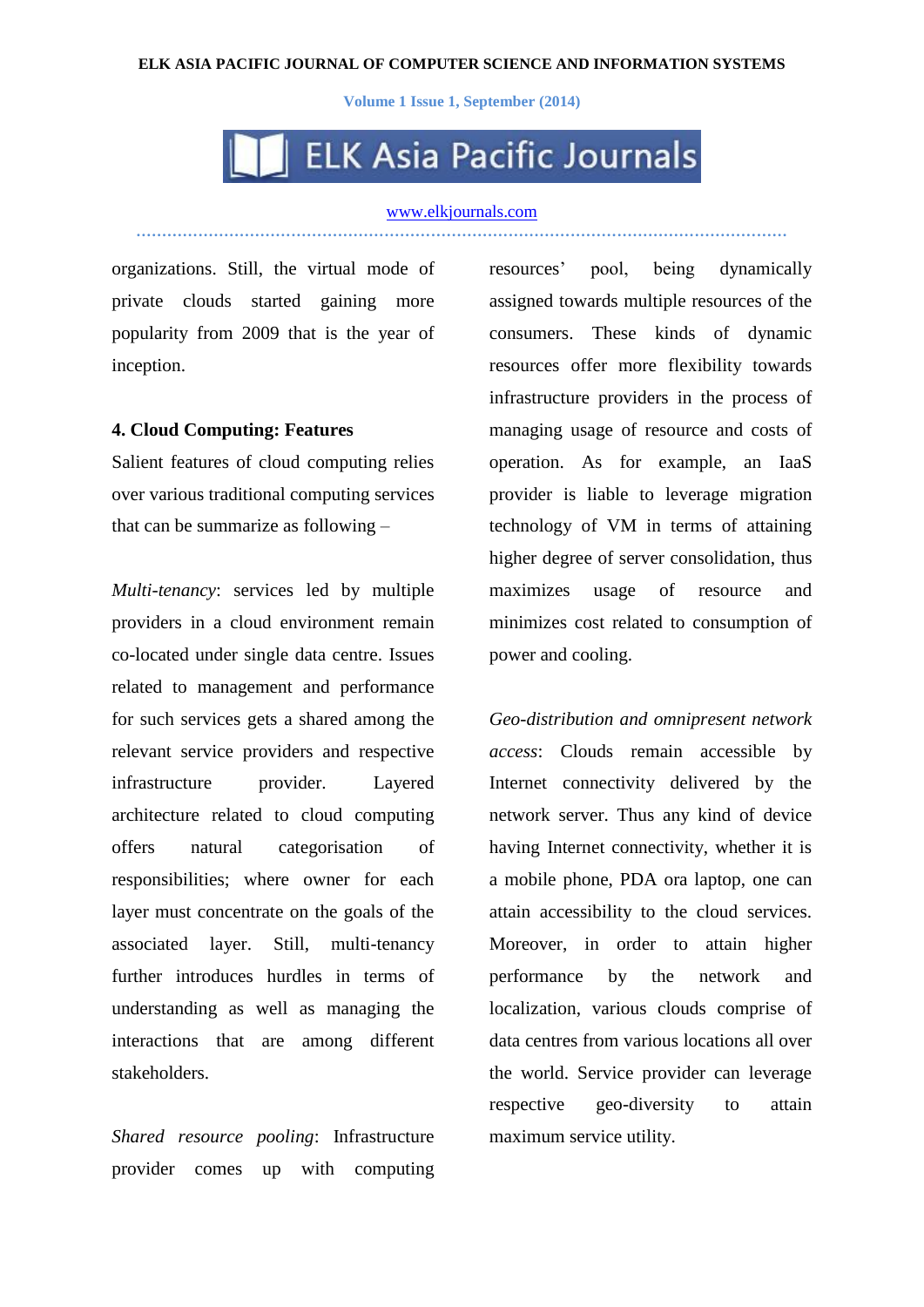## **ELK Asia Pacific Journals**

### www.elkjournals.com **………………………………………………………………………………………………………………**

*Service oriented*: aforementioned context of cloud computing notes service-driven model for operation, with serious emphasis over the act of managing service. A cloud having IaaS, PaaS and SaaS provider gives service as per Service Level Agreement (or the SLA) negotiated along with customers. Assurance of SLA thus remains complex aim of every provider.

*Provisioning Dynamic Resource*: cloud computing computes resources and the same is attained and released over fly. Against traditional model offering resources as per peak demand, provisioning of the dynamic resource permits service providers the way to attain resources in accordance to current demand that can remain lower with cost of operation.

*Self-organizing*: as resources get allocated/de-allocated on-demand, respective service providers get empowered with the capability to manage determined consumption of resource as per their needs. Moreover, management of automated resource feature yields high agility that enables service providers to respond quickly to rapid changes in service demand such as the flash crowd effect.

*Utility-based pricing*: Cloud computing is keen in employing pay per-use model for pricing. Exact pricing scheme can remain somewhat different from one service to another. As for instance, SaaS provider might need to rent virtual machine from IaaS provider on the basis of per-hour. Further SaaS provider offering on-demand CRM (customer relationship management) can charge customers as per the clients it is serving (like, Sales force). Pricing based on utility lowers cost of service operation as the same charges customers as per-use. Still, there are complexities in terms of controlling cost for operation. Thus, companies like V. Kernel [51] offer software in order to assist cloud customers know, analyze and further cut down significant cost over the consumption of resource.

## **5. State-of-the-art**

This section is about the state-of-the-art related to cloud computing. Initially, the basic technologies for cloud computing get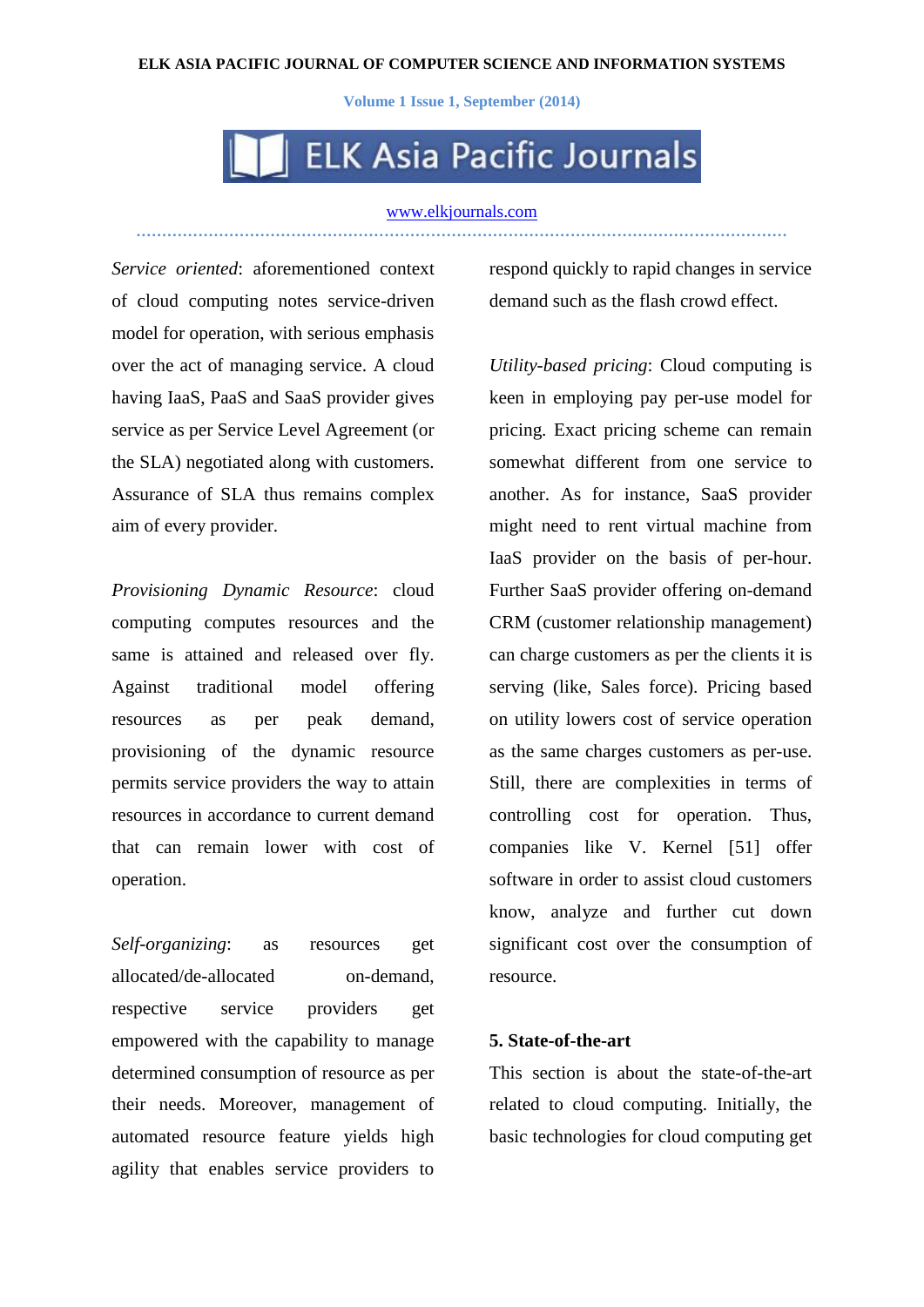# **ELK Asia Pacific Journals**

### www.elkjournals.com **………………………………………………………………………………………………………………**

noted. We further surveyed popular products of cloud computing.

### **5.1 Cloud computing technologies**

In this section reviews on implied technologies about cloud computing environment get presented.

*5.1.1 Data* centres' *Architectural Design*: Data centre is a home for storage and power of computation and remains at the centre of cloud computing with 1000s of devices, such as switches, servers and routers. Right kind of planning for respective network architecture turns up critical, as the same heavily lay impact on performance application like environment of distributed computing. Moreover,

resiliency and scalability must get well. In the current scenario, layered approach remains as the base for network architecture. This has been well analysed and tested in selected largest deployed centres of data. Core data layers comprise core, aggregation, followed by access layers (see Fig. 3). The access layer servers in racks respond to physical connectivity of the network. There are basically 20-40 servers/rack, where each gets connected to switch for accessibility with 1 Gbps link. Access switches in general are connected to two aggregation switches in order to get redundancy with 10 Gbps links.

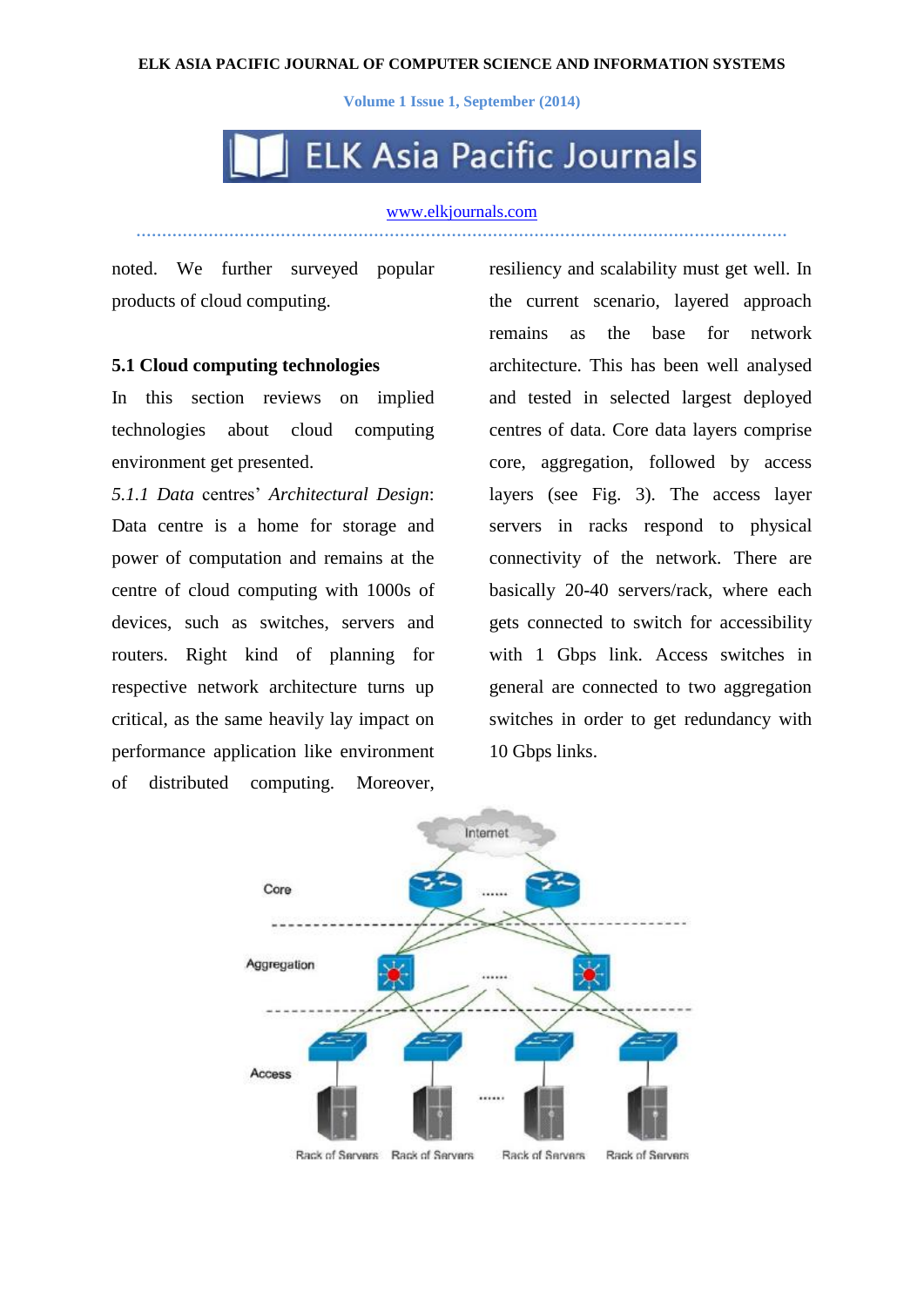# **ELK Asia Pacific Journals**

### www.elkjournals.com

**………………………………………………………………………………………………………………**

**Fig. 3** Basic-layered design of data-centre network infrastructure10 Gbps links

Aggregation layer, in general offers basic functions, like services for domain, location, server-load balancing, etc. Core layer offers connectivity towards switches of multiple aggregations and adds resilient routed fabric without any single-point failure. Core routers are liable to manage traffic in relation with data centre. Common practice is that of leverage commodity noted for the activity of Ethernet switches as well as routers towards the creation of network infrastructure. Indifferent modes of business solutions, along with infrastructure layered network can get illustrated in reference to meet determined challenges of the business.

Network architecture for a data centre must comprise of [1, 21–23, 35]:

*Uniform high capacity*: Maximum server to-server traffic flow rate needs to get limited through the available networking interface cards' capacity for the purpose of sending as well as receiving servers, added by assigning servers towards respective service that needs to remain independent over network topology. There is the possibility for arbitrary host in communication relation with data centre with other networking host at full bandwidth in the local network interface.

*Free VM migration*: the process of virtualization permits entire state of VM in terms of being transmitted over migration of networking towards VM migration from a physical machine to other. Hosting of cloud computing service can migrate VMs in order to get statistical multiplexing or otherwise attain changing patterns of communication for the attainment of high bandwidth towards tightly synchronised hosts or get variable distribution of heat and availability of power at data centre. Communication topology needs to get designed for supporting rapid migration of virtual machine.

*Resiliency*: Instances of failures remains at common at scale, whereby the network infrastructure need to remain tolerant to fault against different kinds of failures in servers, outages of links, or failures in server-rack. Current unicast as well as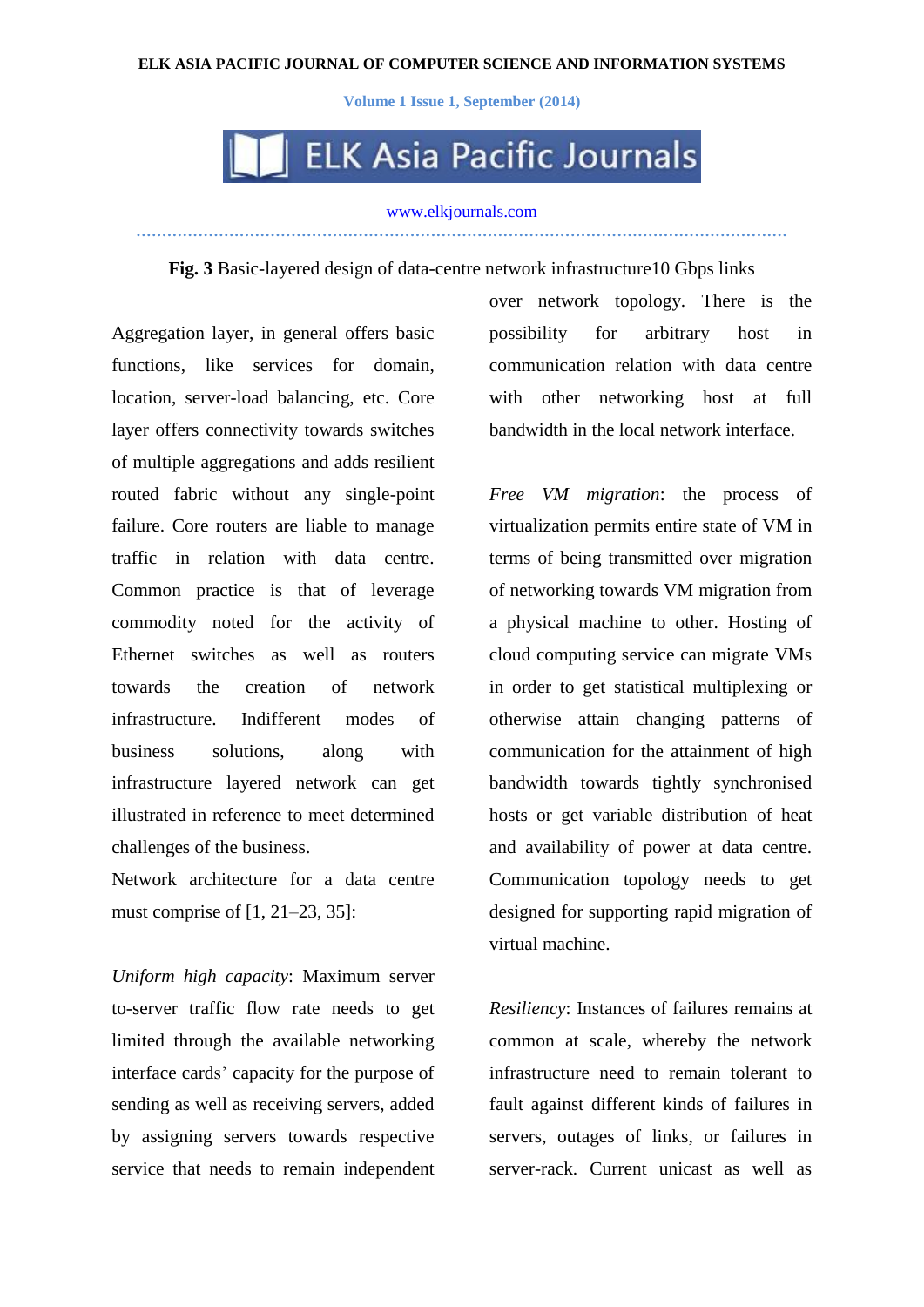# **ELK Asia Pacific Journals**

www.elkjournals.com **………………………………………………………………………………………………………………**

multicast communications need to get affected towards the points of underlying physical connectivity.

*Scalability*: infrastructure of network needs to assess many servers and further permit incremental expansion.

*Backward compatibility*: Infrastructure of network must remain with backward compatibility, along with switches as well as routers that are running Ethernet as well as IP. As the current data centres get leveraged by commodity Ethernet as well as IP-based tools, there is the need to get used by newer architecture without any big modification. Another relevant area for the attainment of rapid innovation is design and deployment approach based on shipping-container, and noted as modular data centre (MDC). In general, MDC to fewer thousands relate to servers, get interconnected through switches towards the networking form of infrastructure. Applications of highly interactive aspects that remain sensitive to the time of response and are apt for geo-diverse MDC close to population areas. Moreover, MDC supports the redundancy approach in every

area that can lose power, get earthquake, or can suffer from riots. Instead of 3 layered approach as mentioned above, where Guo et al. [22, 23] proposed the approach of server-centric, MDC under recursively defined network-structures.

*5.1.2 Clouds' Distributed File System*: GFS or the Google File System [19] stands as a proprietary mode of distributed file system initiated by Google and designed particularly for reliable and efficient accessibility of the data towards the usage of huge clusters of determined commodity servers. Various files gets categorised in different chunks that comprises of 64 megabytes, and further append to or otherwise read and remains extremely rare to the state of overwritten/shrunk status. As against the traditional mode of file systems, the approach of GFS is subject to run over the data centres in order to offer extremely higher inputs of data, along with lower latency as well as survival of individual failures of the server.

GFS has inspired open source for the Hadoop Distributed File System (or the HDFS) [24] storages related to larger files in the multiple machinery system. The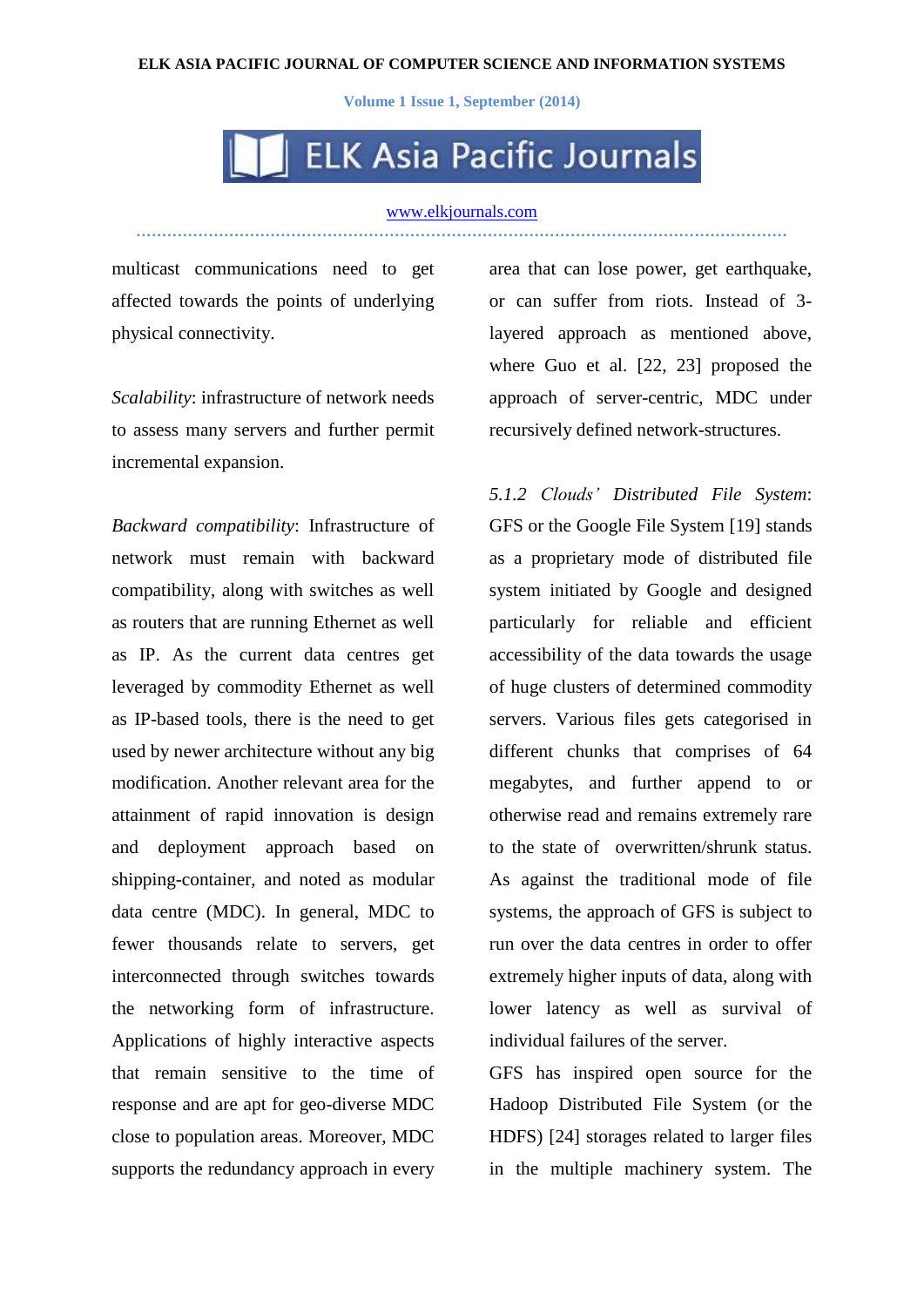# **ELK Asia Pacific Journals**

www.elkjournals.com **………………………………………………………………………………………………………………**

approach attempts get reliability through the process of replicating data from multiple servers. In the same way, GFS stores data over multiple categories of geodiverse nodes. File system has been created from cluster of respective data nodes that can serve blocks related to data over determined network through block protocol meant for HDFS. Data get collected over HTTP, and further permits accessibility to all the relevant content from respective web browser or some of the other clients. Data nodes can communicate to each other in order to rebalance distribution process and can even shift copies to necessary destination. It can keep replication of various high data.

## *5.1.3 Clouds' Distributed Application Framework:*

Applications based TTP in general conform structure of web application like, Java EE. In response to the modern data centre, respective environments, servers' clusters, utilised for computation as well as jobs of data-intensive modes like, analysis of financial trend or animation of film. The software, MapReduce [16] initiated by

Google is meant to support aspects of distributed computing over larger sets of data clusters over computers and comprises of one Master, where applications of the client get submitted to jobs of MapReduce. Master is liable to push work out towards available nodes of task within data centre, with the aim to keep tasks close to data. Master understands the content of node with data, that are related to other hosts being nearby. In case the task is not hosted over node, the stored data attains priority over nodes under same rack. Through this approach, network traffic over respective backbone gets reduced, and further assist in terms of developing all through, since the backbone remains as the bottleneck. In case of any failure of the task or times out, the same gets rescheduled. In case of failure of the Master, all tasks are subject to get lost. Records of Master as in the file system, as the same starts, it appears for any kind of data, for restarting respective work from the position the same has been left. Open source for Hadoop MapReduce project [25] is from by Google. In the current scenario, there are various organizations implementing Hadoop MapReduce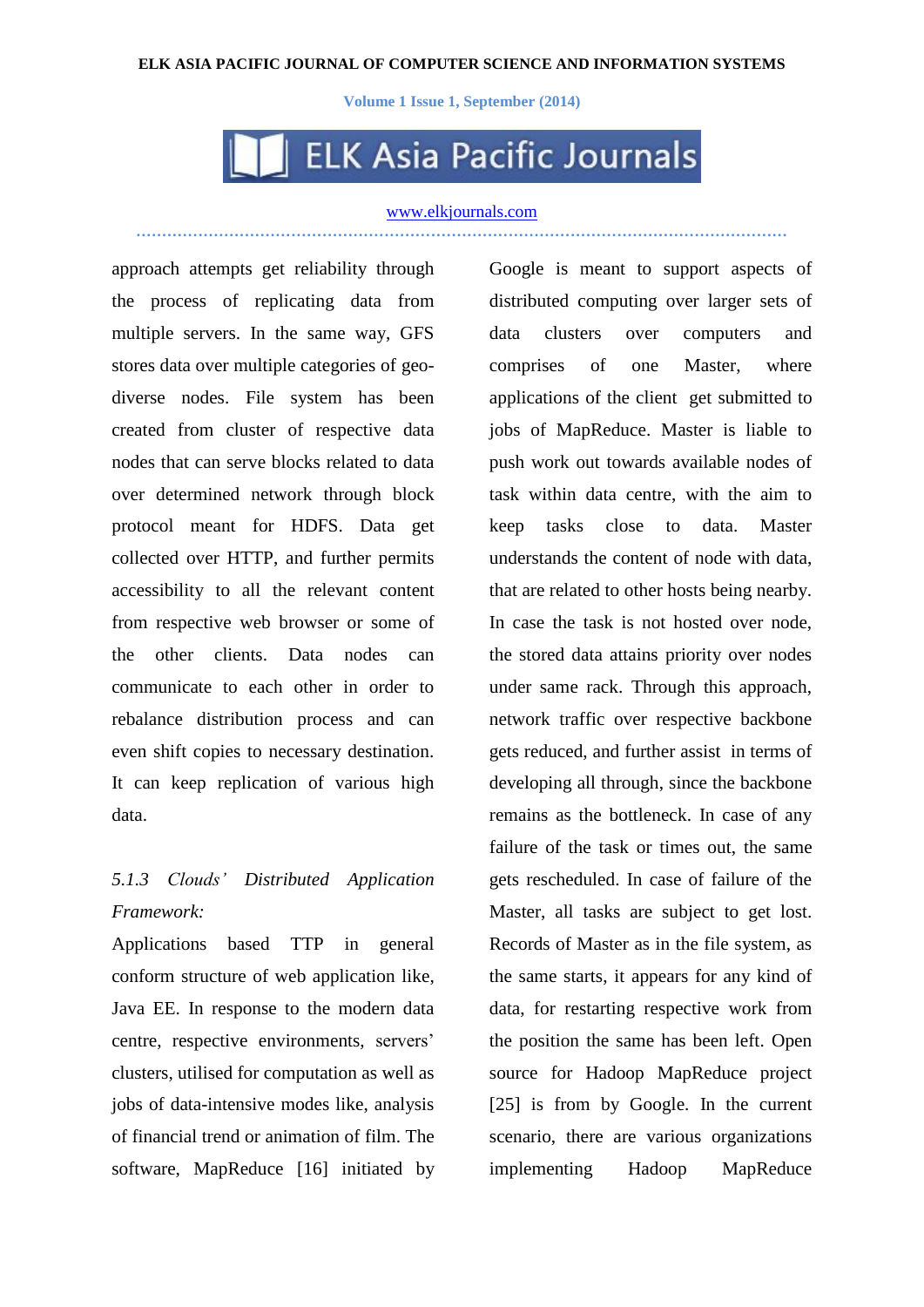# **ELK Asia Pacific Journals**

www.elkjournals.com **………………………………………………………………………………………………………………**

towards the process of running large dataintensive in terms of computations.

### **5.2 Commercial products**

This section is about the survey related to dominant products from cloud computing.

*5.2.1 Amazon EC:* The Amazon Web Services (or the AWS) [3] has been recognised as the set of cloud services that are liable to offer cloud-based computation, necessary amount of storage and all the other features that organizations need and are preferred by individuals, for the purpose of deploying services and applications over an on-demand aspect and at the rate of commodity prices. Offerings of AWS are accessible on HTTP, by REST and SOAP protocols. Amazon Elastic Compute Cloud (or the Amazon EC2) is liable to enable users of the cloud get launch and further manage instances of the server in data centres by the implication of APIs or necessary available tools along with utilities. EC2 remains as virtual machines that are been running over top of Xen virtualization engine [55]. As the creation, users are free to upload software and thereby initiate necessary changes to the same. As the changes get accomplished, the same can be bundled in the new image of the machine. There is an identical copy that is liable to get launched in due course of time. Users are almost with full control over the entire software stack related to the instances of EC2, resembling hardware. In contrast, this is an inherent feature that turns hard for Amazon in terms of offering automatic resources for scaling. EC2 offers the scope to place instances towards multiple locations that comprise Regions as well as Availability Zones. Regions with 1 or 2 Availability Zones get noted for geographically dispersed conditions. Availability Zones remain distinct to respective locations that get engineered to remain as insulated from failures over other Availability Zones. This further offers inexpensive, low-latency network connectivity towards other Availability Zones under the respective Region. Images of EC2 get stored and further retrieved from Amazon Simple Storage Service (or the Amazon S3), that stores necessary data as "*objects*" grouped in "*buckets*." Every object comprises 1 byte-5 gigabytes data. Objects are URI [6] pathnames. Buckets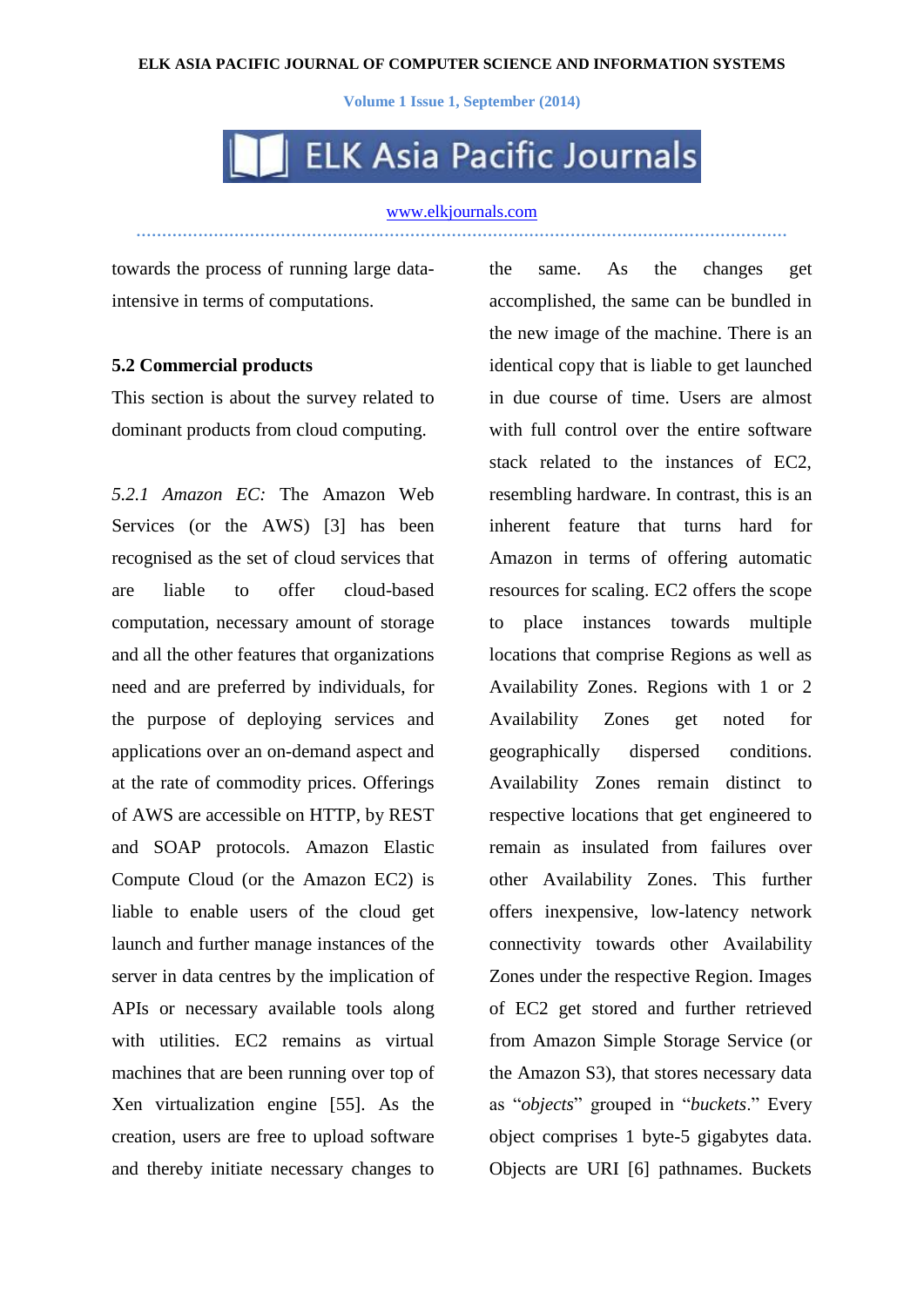# **ELK Asia Pacific Journals**

www.elkjournals.com **………………………………………………………………………………………………………………**

need to remain explicitly created before implication. This can also be stored in either 1 or many Regions. Users are open to make selection about Region towards the mode of optimizing latency, cost minimization, or address the demands of regulatory. Amazon's Virtual Private Cloud (or the VPC) is about securing and bridging the gap between current IT infrastructure as well as AWS cloud. Amazon's VPC is very effective in enabling enterprises towards the process of connecting current infrastructure towards isolated AWS resources of the computation through Virtual Private Network (or the VPN) connection, added by the extension of management scopes like firewalls, security services and detection systems with the inclusion of resources of AWS. In respect of the cloud users, respective Amazon Cloud Watch remains effective to the management tool that can collect raw data towards partnered AWS services like Amazon EC2 added by data processing approaches in the readable form, close to real-time metrics. Metrics are related to EC2 with aspects like CPU use, networking or out bytes, reading disk read or write operations, etc.

*5.2.2 Microsoft Windows Azure platform:*  Windows Azure platform from Microsoft [53] comprises of 3 components, offering determined service sets of cloud users, offering Windows-related environment in order to run storing and application of data over servers within data centres; SQL Azure offers data services under SQL Server based on cloud and .NET Services under the note of distributed services of infrastructure towards cloud-based as well as local applications. Platform for Windows Azure are subject to get used through both running of applications within cloud as well as local systems. Windows Azure supports in building .NET Framework added by other ordinary languages under Windows systems, such as C#, Visual C++, Basic and others. It supports general programs, instead of single computing class. Developers are liable to create web-applications through the use of technologies like ASP.NET as well as Windows Communication Foundation (or the WCF), respective applications running over independent background or applications combining both. It allows the process of storing data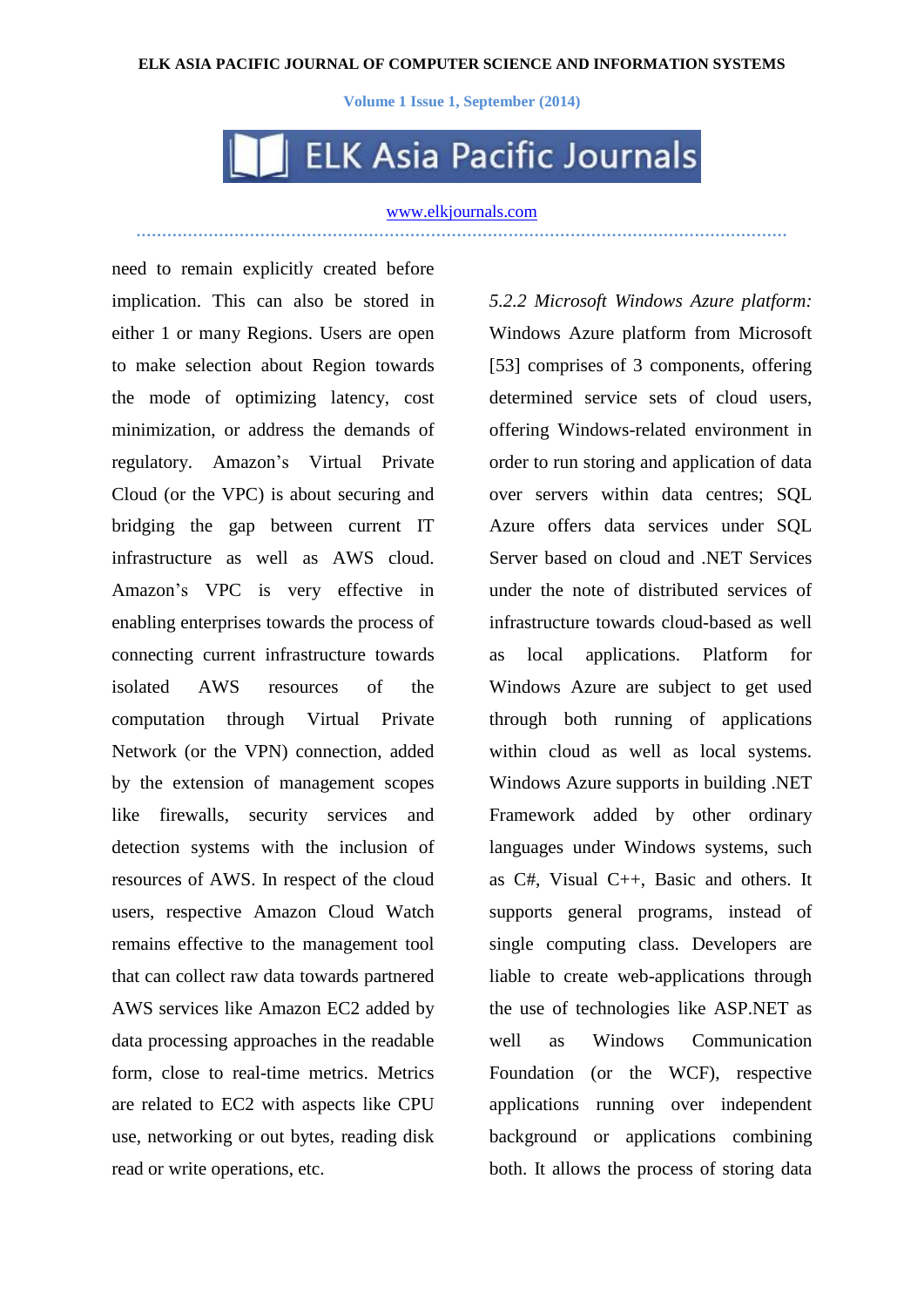## **ELK Asia Pacific Journals**

www.elkjournals.com

**………………………………………………………………………………………………………………** within blobs, queue and tables, all having accessibility under RESTful style through HTTP/s. SQL Azure comprises of SQL Azure Database along with "Huron" Data Sync. It is created on Microsoft SQL Server, offering database management system (or the DBMS) within cloud. Data can get accessed through the usability of Table 1 A comparison of representative commercial products

ADO.NET added by other Windows data with access of interfaces. Respective users can imply on-premises software towards work along with cloud based data. "*Huron*" Data Sync is liable to synchronize data over diversified onpremises DBMSs.

| <b>Cloud Provider</b>               | Amazon EC <sub>2</sub>                                                                       | <b>Windows Azure</b>                                                                              | Google App Engine                                        |
|-------------------------------------|----------------------------------------------------------------------------------------------|---------------------------------------------------------------------------------------------------|----------------------------------------------------------|
| <b>Classes of Utility Computing</b> | Infrastructure service                                                                       | <b>Platform service</b>                                                                           | <b>Platform service</b>                                  |
| <b>Target Applications</b>          | General-purpose applications                                                                 | General-purpose Windows<br>applications                                                           | Traditional web applications<br>with supported framework |
| Computation                         | OS Level on a Xen Virtual<br>Machine                                                         | Microsoft Common Language<br>Runtime (CLR) VM; Predefined<br>roles of app. instances              | Predefined web application<br>frameworks                 |
| Storage                             | <b>Elastic Block Store: Amazon</b><br>Simple Storage Service (S3);<br><b>Amazon SimpleDB</b> | Azure storage service and SQL<br>Data Services                                                    | <b>BigTable and MegaStore</b>                            |
| <b>Auto Scaling</b>                 | Automatically changing the<br>number of instances based on<br>parameters that users specify  | Automatic scaling based on<br>application roles and a<br>configuration file specified by<br>users | Automatic Scaling which is<br>transparent to users       |

Facility of .NET services for the creation related to the distributed applications. Component of Access Control offers a cloud-based approach related to verification of single identity over the applications as well as companies. Service Bus assists exposure to application of web services at the endpoints with access towards other kinds of applications, even if on-premises/cloud. Every exposed endpoint gets assigned to a URI that clients can imply to locate as well as access service. Every physical resources, application and VMs under the data centre get monitored by software, fabriccontroller. By means of every application, users upload configuration file offering XML-based illustration of what is needed for the application. As per this file, fabric controller is subject to make decisions about the newer applications that must run, selecting physical servers towards optimized mode of hardware utilization.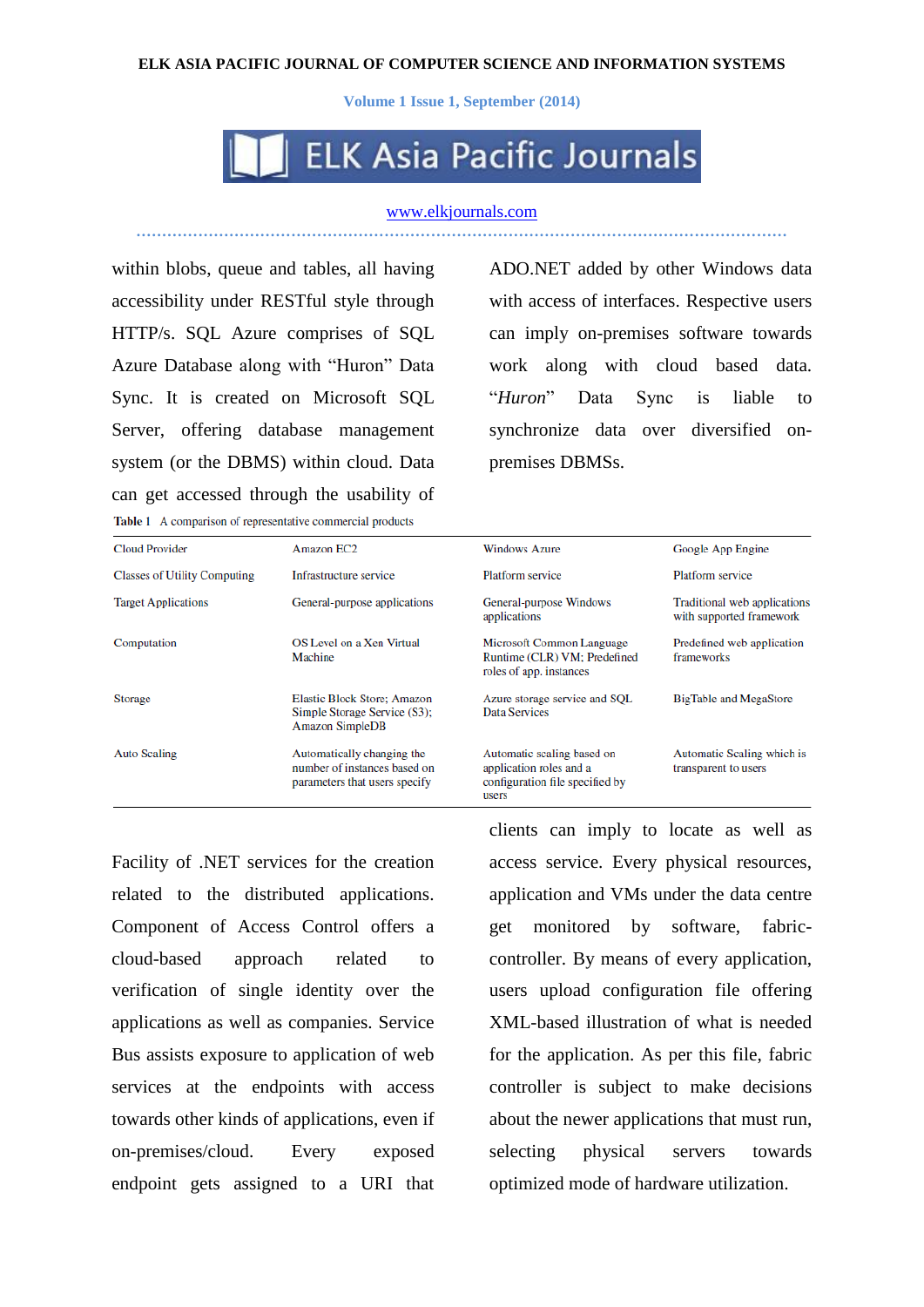# **ELK Asia Pacific Journals**

www.elkjournals.com **………………………………………………………………………………………………………………**

*5.2.3 Google App Engine:* It GAE [20] has been noted as a platform in respect to traditional mode of web applications within Google-managed data centres. In the current scenario, languages for supported programming get noted as Python as well as Java.

Web frameworks based on Google App Engine remain inclusive of Django, Pylons, CherryPy, added by web2py, and customised Google-written web structure same as JSP or ASP.NET. Google is liable to handle deployment code towards cluster, process of monitoring, failure over as well as application of launching aspects as needed. Current mode of APIs are subject to support aspects like storing as well as retrieving data from respective Big Table [10] that remains non-relational database, creating HTTP requests along with caching. Determined developers are having read only accessibility towards file system over App Engine. The Table 1 sums up 3 examples related to popular offerings of the cloud for the utility of the classes for computing, types of target application, added by computation models, storage as well as auto-scaling. Such offerings of the cloud are on the basis of different abstract levels as well as resource management. Users are liable to select single or multiple type different types of cloud in order to offer satisfaction to the demands of the business.

### **6. Research challenges**

Though cloud computing gets widely noted by industry, yet research over cloud computing is still in the initial stage. There are various issues that are not addressed fully, whereas newer challenges are still emerging from the applications of the industry. This section sums up some challenges related to the issues of research within cloud computing.

*6.1 Automated service provisioning*: This stands as a chief feature for cloud computing that is about the acquisition capability as well as releasing of resources on-demand. The core aim of service provider is about the allocation of deallocate resources from cloud in terms of satisfying service level objectives (or SLOs), whereas minimization of coast of operation. Still, it is hard to detect the way service provider is attaining determined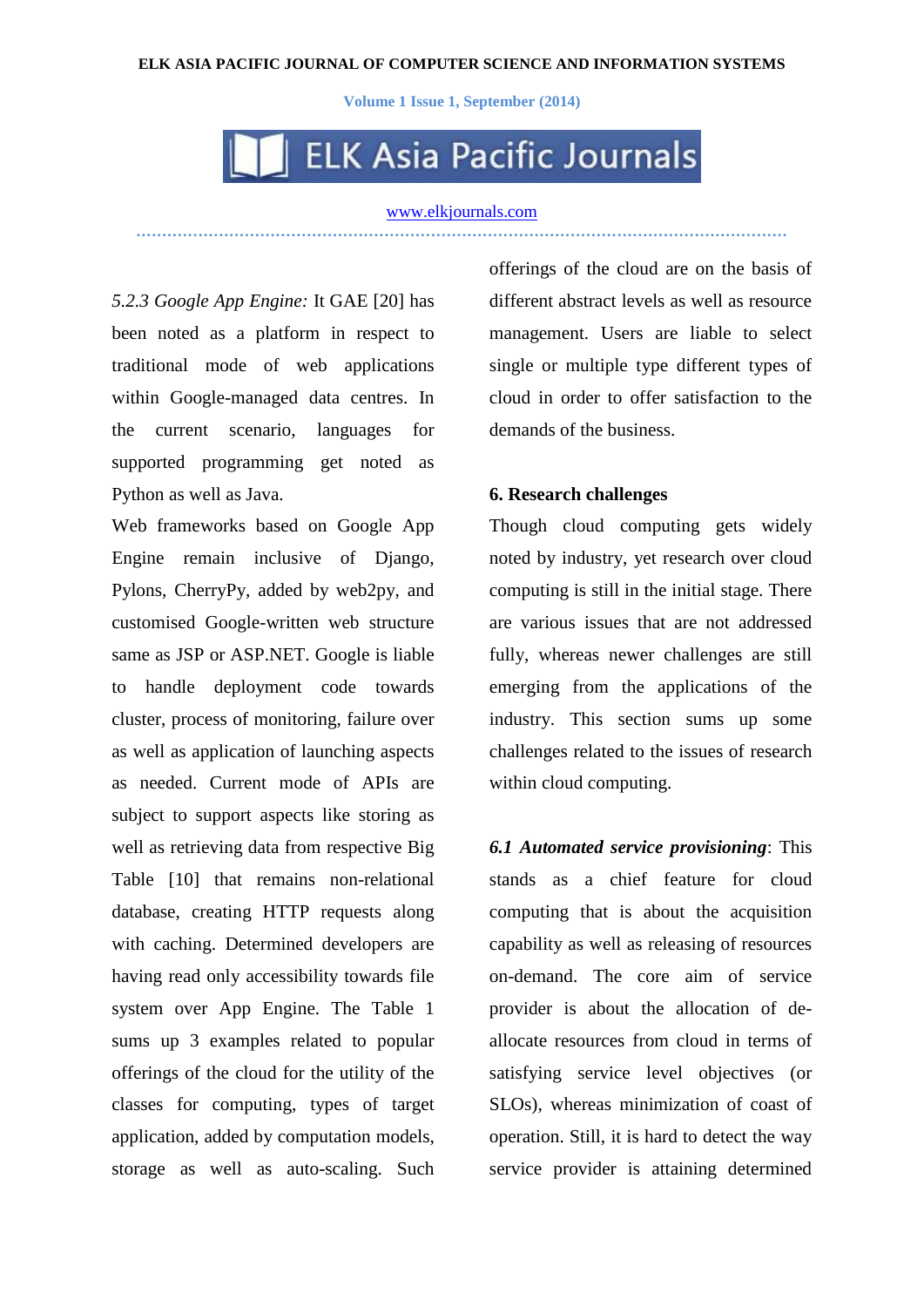# **ELK Asia Pacific Journals**

www.elkjournals.com **………………………………………………………………………………………………………………**

objectives. On a specialised note, it gets hard to determine the way map SLOs like QoS demands low-level resource as the CPU and demands of the memory. Moreover, in order to attain higher agility as well as respond towards rapid fluctuations of the demands like flash crowd effect, offering resource based decisions that are made online. Offering of automated service is never a novel issue. Dynamic resource for Internet applications gets researched extensively from past [47, 57]. These include:

(1) Constructing model for application performance with scopes to predict various applications that is needed to handle demand determined level for the satisfaction of QoS features;

(2) on a periodical basis prediction of future demand as well as the determination of demands for resource through performance model; and

(3) automatic process of allocating resources by the application of predicted demands of the resources.

Model for the application performance is liable to get structured through different approaches like Queuing theory [47], Statistical Machine Learning [7] and Control theory [28]. Moreover, distinct difference gets noted among the control of proactive and reactive resources. Proactive approach implies predicted demand towards periodically noted allocation of resources prior to the need. The reactive approach is liable to react towards the immediate fluctuations of demand prior to periodic demand-prediction. Both these approaches are effective resource for controlling dynamic operations.

*6.2 Migration of Virtual Machine:* it can offer benefits in cloud computing through migration of virtual machine to balance load in data centre. Moreover, it can enable robust as well as highly responsive data centres. It is from migration techniques [37] to which Xen [55] and VMW [52] get implemented for "live" migration towards VMs with extremely short down-times from tens of milliseconds to a second. As per Clark et al. [13] migrating is OS and its applications over one unit permits ignorance of many issues for process level migration and assess benefits related to VMs' live migration. Basic benefits of VM migration aim in avoiding hotspots.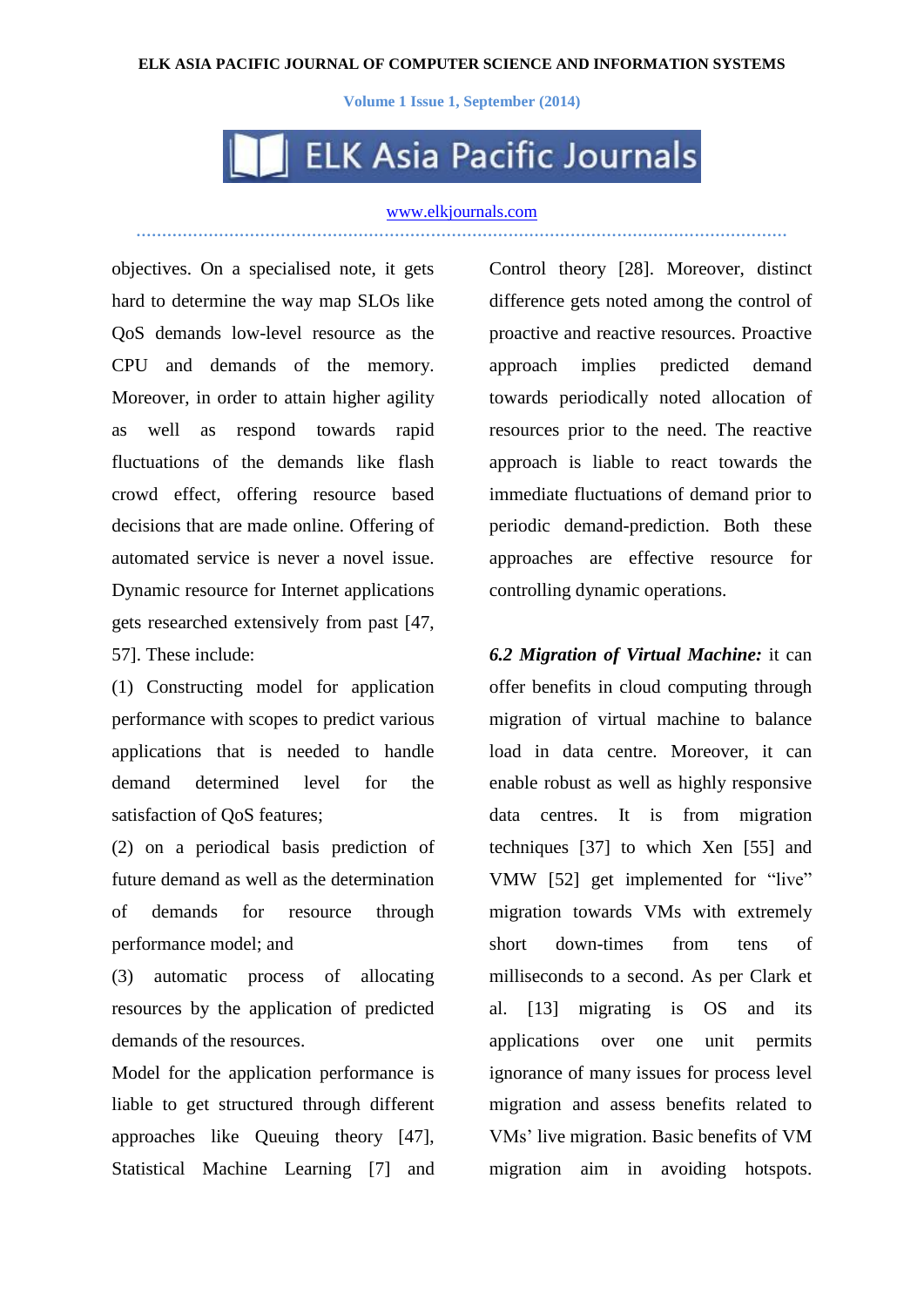# **ELK Asia Pacific Journals**

www.elkjournals.com

**………………………………………………………………………………………………………………** Recently, detection of workload hotspots as well as initiation of migration lacks response for sudden workload changes. Moreover, memory state must get

transferred efficiently and consistently with integrated physical servers and resource applications.

*6.3 Consolidations of Server:* It is effective for maximizing resource use and minimizing consumption of energy in cloud computing. Live migration of VM technology gets implied to consolidate VMs over multiple under-used servers over single server, for remaining servers for energy-saving. Optimal issue of consolidating servers get formulated as varied vector in issue of bin-packing [11], as NP-hard optimization issue. Many heuristics get proposed to respective problem [33, 46]. Moreover, VMs relies on communication demands [34]. Still, such activities should never hurt performance of the application, as resource usage (footprint [45]) of individual VMs in due course of time [54]. In case of server resources with shared VMs, like bandwidth, cache memory and disk I/O, max consolidated server leads to

congestion as VM changes footprint over server [38]. Thus, fluctuations over VM footprints should be investigated and used for effectiveness. Lastly, system should be quick to react towards resource congestions [54].

*6.4 Energy management:* development of energy efficiency in cloud computing is for cost of powering with cooling accounts to 53% of total cost of operation in data centres [26]. In the year 2006, the US data centres consumed as much as 1.5% of total energy with growth of 18% per year [33]. Thus, infrastructure providers face hurdles to reduce consumption of energy. Aim is to cut cost of energy and meet regulations of government and standards of environment. Energy-efficient data centres are receiving enough attention and analysed from instances like, hardware for energy efficiency, enabling slowing of CPU speeds as well as turning off some of hardware components [8]. Energy-aware scheduling of job [50] and consolidation of server [46] are ways to reduce consumption of by turning-off unused machines. Latest research is also researching energy-efficient protocols for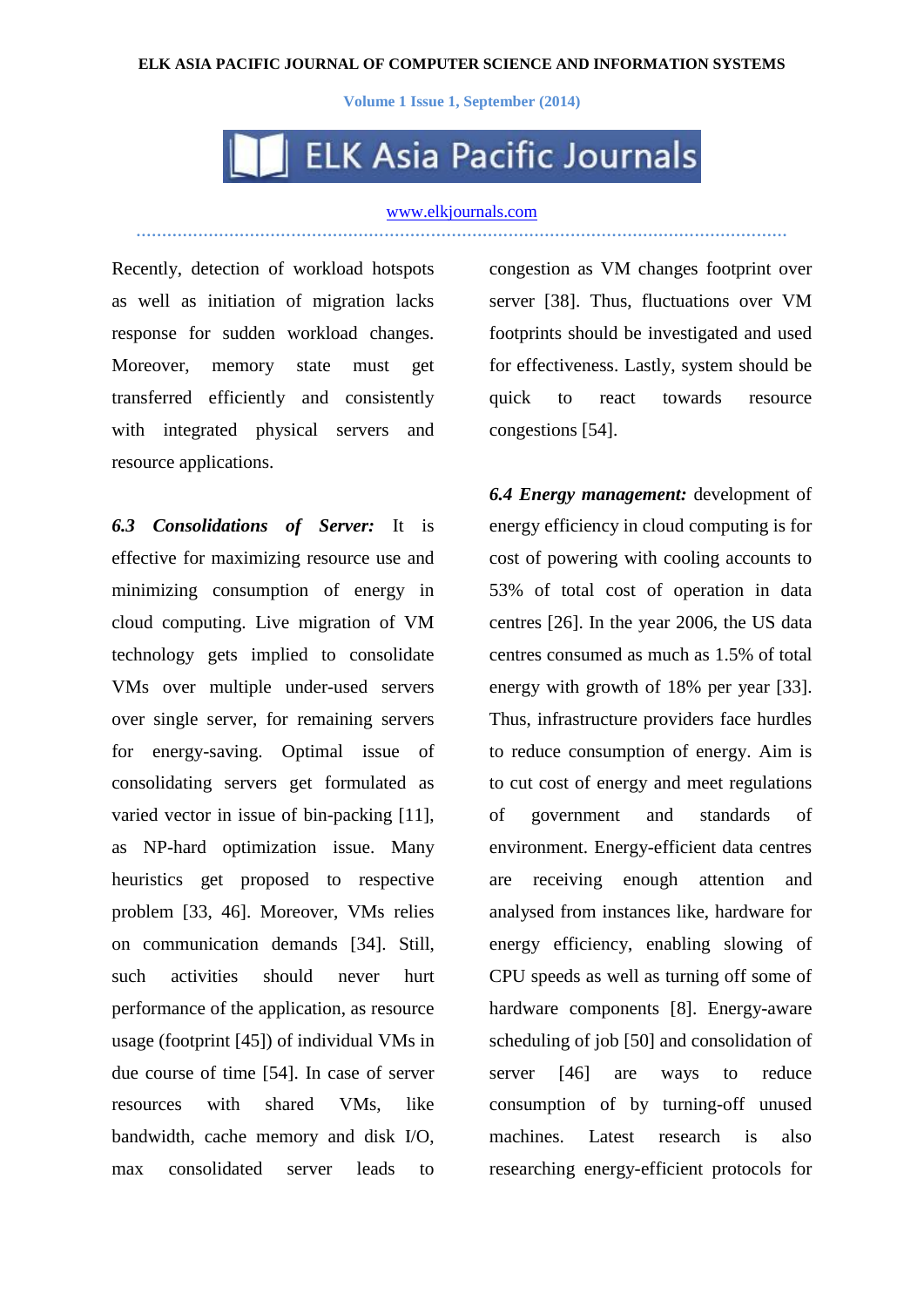## **ELK Asia Pacific Journals**

www.elkjournals.com **………………………………………………………………………………………………………………**

the network and infrastructures [27]. Basic challenge is to gain good trade-off among savings of performance and application performance, whereby many researchers are coordinating solutions for managing performance and power under dynamic environment of cloud [32].

*6.5 Management of Traffic and Analysis:* Data analysis for traffic has been noted as significant in reference to current data centres. As for instance, various web applications depend on traffic analysis to optimize experiences of customer. Network operators should know traffic flows for managing and planning decisions. Still, many challenges are for traffic analysis and measurement in Internet Service Providers (or ISPs) to extend towards data centres.

Firstly, links' density remains higher than ISPs/enterprise networks, making worst methods.

Secondly, most popular methods can compute matrices of traffic among few hundreds of send hosts, yet modular data centre consist thousand servers.

Lastly, current methods assume flow patterns with reasonable aspect in Internet as well as enterprising networks, yet applications get deployed over data centres, like jobs of MapReduce, changing traffic pattern.

Moreover, tighter application coupling of network, storage and computing is noted in other settings. Various measurement as well as analysis is needed for traffic of data centre. As per Greenberg et al. [21] features of data centre is related to the flow sizes as well as concurrent flows, added by the application of guiding network design. As per Benson et al. [16] traffic at data centre undergoes relevant research for examining traces of SNMP from routers.

*6.6 Data security*: It is another significant topic of research in cloud computing. As the service providers usually do not have access towards physical security system related to data centres, they need to depend on provider of infrastructure in order to attain full mode of data security. Even in case of virtual mode of private cloud, service provider can just determine security setting on a remote basis, without understanding if the same is fully implemented. Infrastructure provider needs to follow: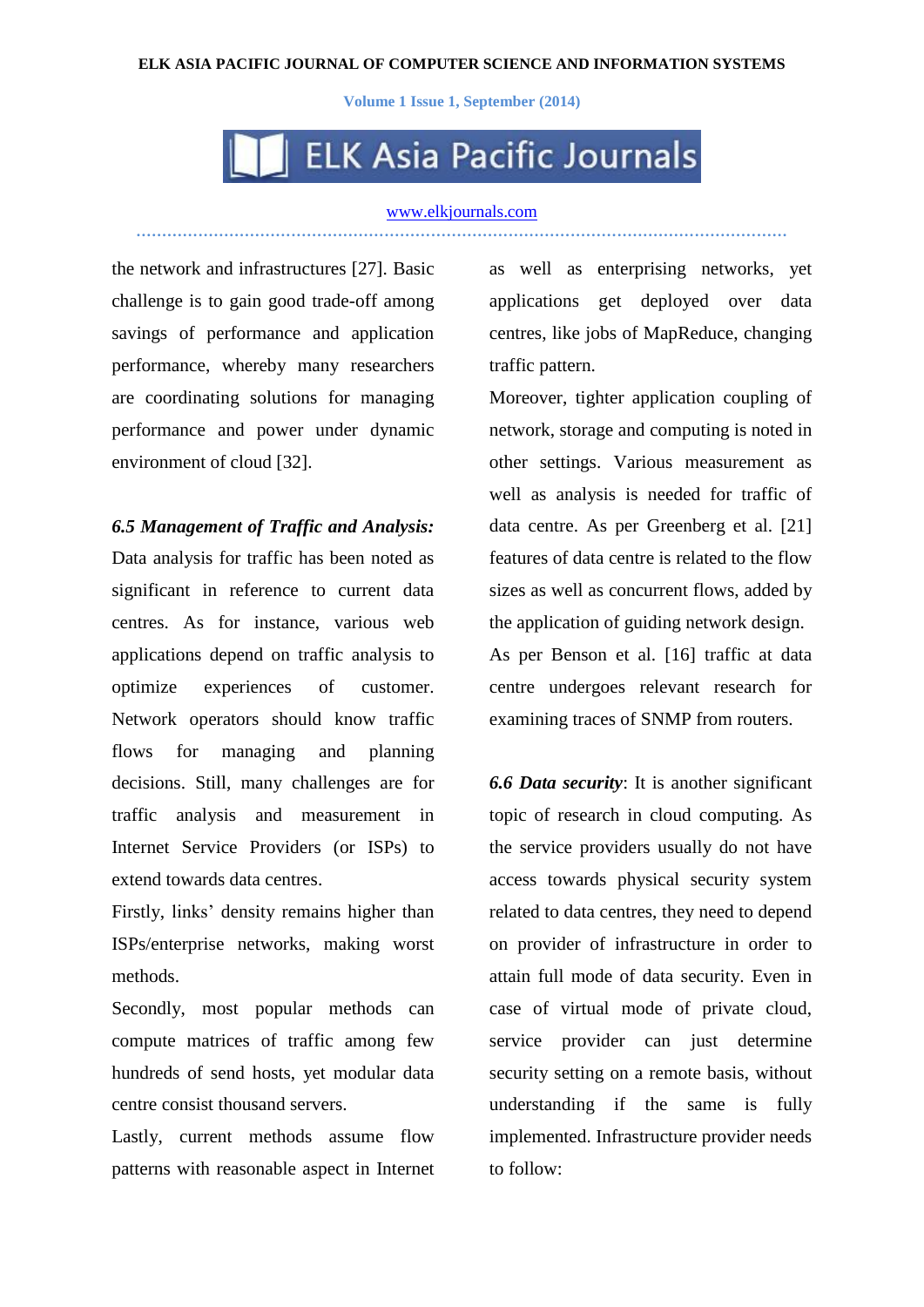# **ELK Asia Pacific Journals**

www.elkjournals.com **………………………………………………………………………………………………………………**

(1) *confidentiality*, in order to secure accessibility towards data as well as transfer of the same, and

(2) *auditability*, in order to attest if setting of security for the applications as tampered or not.

Confidentiality is attained through the cryptographic protocols, and auditability is attained through the application of remote attestation approaches. Remote attestation demands for trusted platform module (or the TPM) in order to generate summation of non-forgeable system (which is system state encrypted through the application of TPM's private key) since the proof of system security. Still, a virtualized environment such as clouds, determined VMs are noted to remain dynamically migrating from a location to other, thus, directly implementing remote attestation remain insufficient. This is a complex way for the creation of trust mechanisms in each of the cloud's architectural layer.

Firstly, layer of hardware needs to remain trusted through the implication of hardware TPM.

Secondly, platform for virtualization needs to remain trusted through the application of secure mode of monitoring virtual machine [43].

Migration of VM needs to get allowed in case both the sources, with destination servers get trusted. In the recent work designing is noted for its efficient protocols towards the process of establishment of trust and management [31, 43].

*6.7 Software frameworks*: Cloud computing offers platform for compelling in terms of hosting larger applications of data-intensive that leverage MapReduce like Hadoop for scalable as well as faulttolerant kind of data processing. Current work notes performance as well as consumption of resource related to the job of MapReduce with highly dependent application type [29, 42, 56]. As for example, Hadooptasks like I/O intensive, in place of requiring significant resources of CPU. Moreover, allocation of VM towards Hadoop node can have heterogeneous features. As for instance, availability of bandwidth towards VM remains dependent over other kinds of collocated VMs in relation with same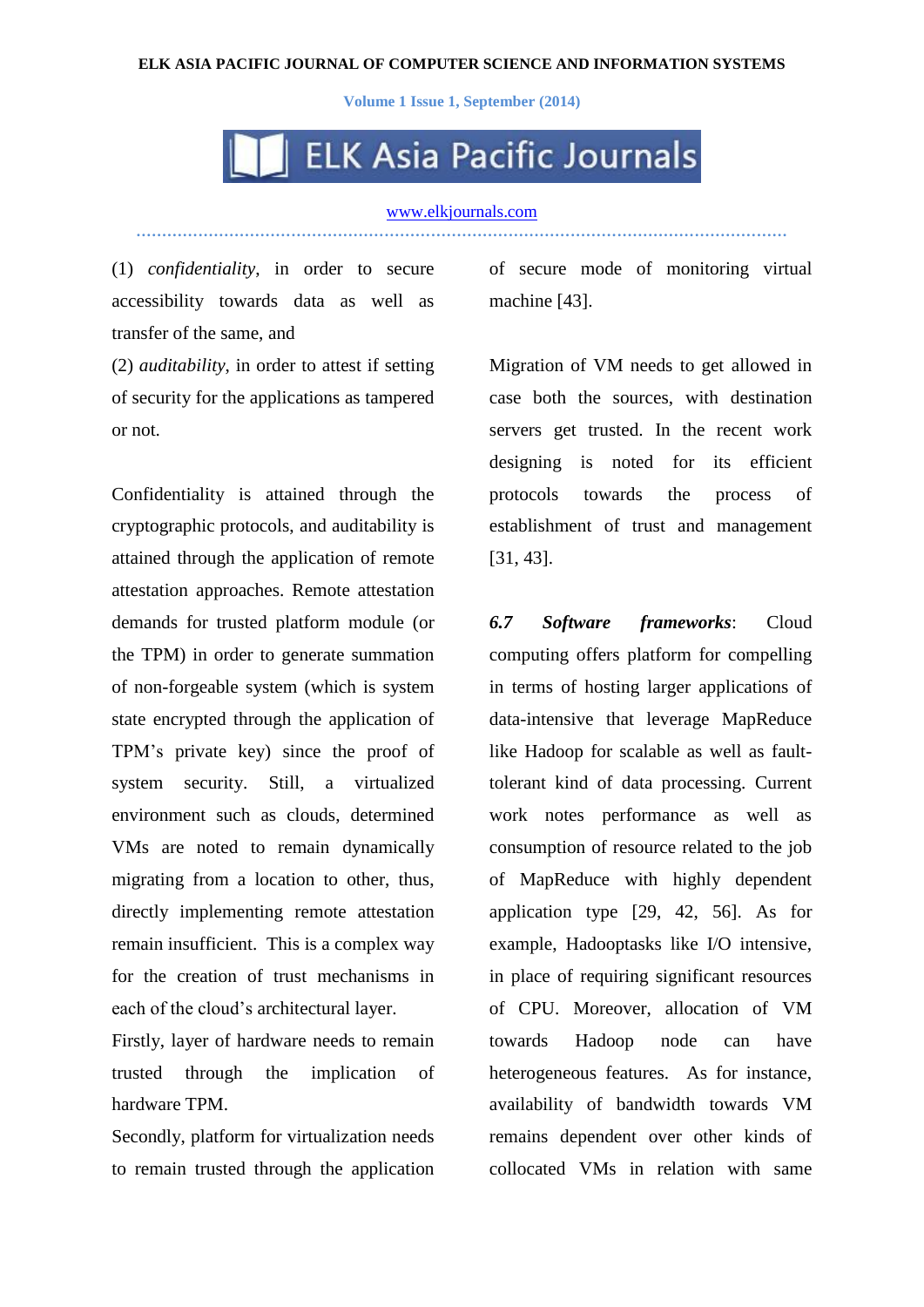# **ELK Asia Pacific Journals**

www.elkjournals.com **………………………………………………………………………………………………………………**

server. Thus, it turns up to remain optimizing in context of cost and performance of application of MapReduce for a careful selection of right configuration values for the parameter [29] and further designing algorithms with more efficient scheduling [42, 56]. Through mitigation bottleneck resources, applications can develop. Basic challenges are –performance modelling, Hadoop jobs (online/ offline), and dynamically conditioned adaptive schedule. More argument is about structure of MapReduce energy-aware venture [50] that is to turn Hadoop node in sleep mode as job gets accomplished in the process of waiting newer assignments. For this, Hadoop and HDFS need to remain energy-aware. Moreover, trade-off gets noted between energy-awareness and performance. As per objective, desirable trade-off remains unexplored to the respective research

*6.8 Storage and data management*: structured software like MapReduce, by Hadoop and Dryad are to distribute dataintensive jobs. As mentioned above, this structure operates through Internet-scale file systems like HDFS and GFS. These files are different from traditional mode of distributed file systems within storage structure, pattern of access and application of determined programming interface. Further, they are not for the purpose of implementing standard POSIX interface, thus got compatibility with legacy file systems. Many researches dealt with this problem [4, 40], like [4] with proposed MapReduce by cluster file system, as GPFS of IBM. According to Patil et al. [40] newer API primitives remain constant for scalable as well as concurrent data access.

*6.9 Architectures for novel cloud*: in the current scenario, various commercial clouds get implemented for huge data centres and further get operated for centrally. Though design meets economyof-scale added by high manageability, it has limitations like high-initial investment and high-energy expense for construction of data centres. In recent researches [12, 48] small sized data centres get advantageous over big data centres, whereby small centre never consume much power, thus does not need powerful mode, yet remains expensive in cooling system.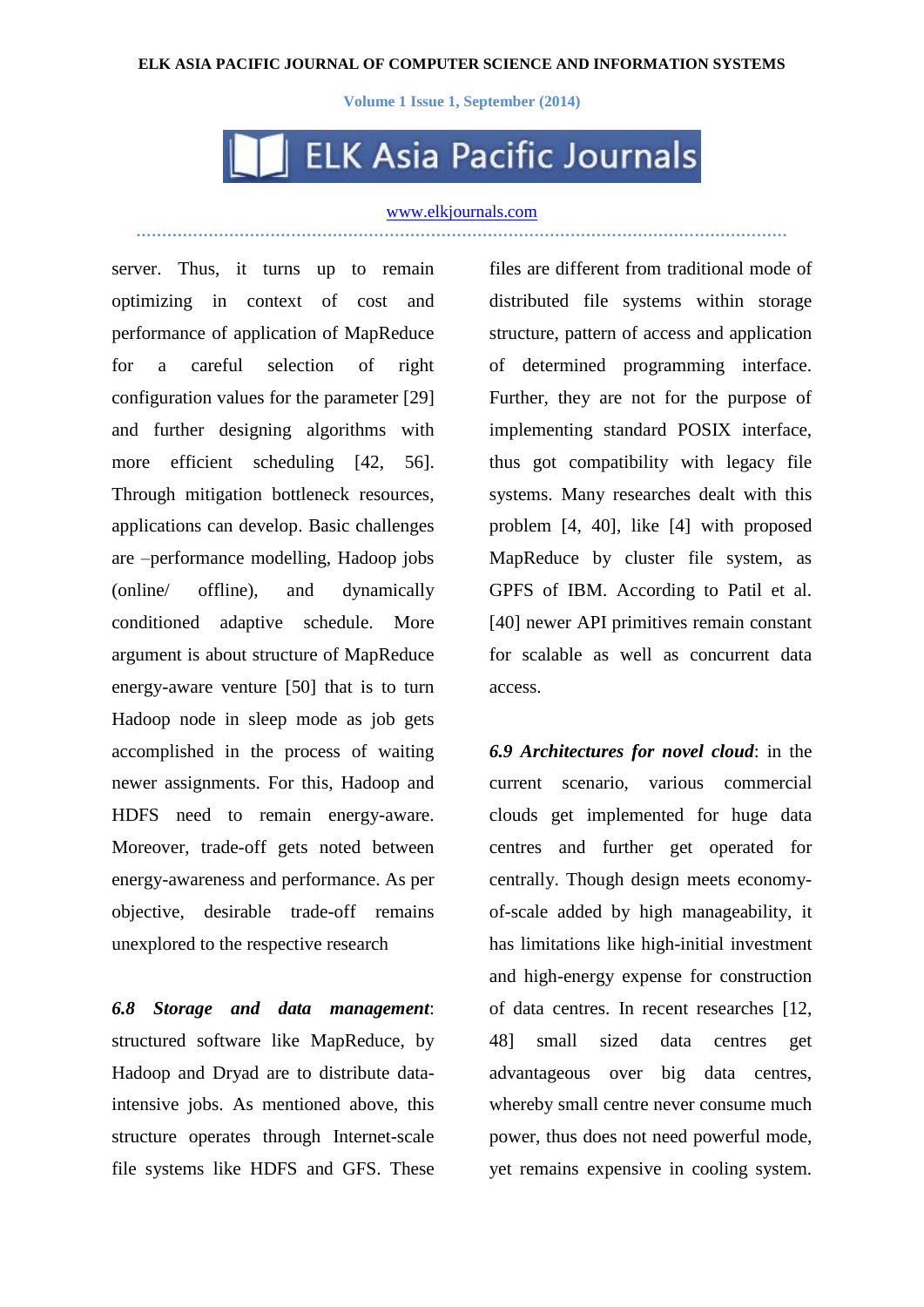# **ELK Asia Pacific Journals**

### www.elkjournals.com

Small data centres remain cheaper towards the creation of and better mode of geographically troubled state than large data centres. Geo-diversity is desired for the response time in relation with critical services like delivery of content and interactive gaming. As for instance, Valancius et al. [48] researched feasibility related to hosting services for videostreaming with the application gateways (nano-data centres). Further research is for the application of voluntary resources (such as resources donated through endusers) for applications of hosting cloud [9]. Clouds create through the voluntary resources, or amalgamating voluntary resources and dedicated resources being cheaper towards the process of operating and remaining suitable towards non-profit applications, like scientific computing. Still, architecture imposes challenges like managing heterogeneous resources and recurrent churn events. Moreover, schemes for devising incentive related to architectures are open issues.

**………………………………………………………………………………………………………………**

### **7. Conclusion**

Cloud computing has emerged in the recent times and compels management and delivery of services through Internet. Development of cloud computing is changing on a rapid pace, whereby IT and utility of computing are turned into reality. Still, benefits from cloud computing as per current technologies are not noted as matured approach in terms of realising potentiality. Various challenges are like automatic provision of resource, management of power and security that are attaining importance in current research community. Thus, we considered scopes of ground breaking aspects of this field by noting impact of development towards respective industry. This paper surveys state-of-the-art related to cloud computing, and further covers necessary concepts, designs of architecture, prominent features, and basic technologies like research directions. Since the development in the field of cloud computing is still new, we consider this research can clarify many points related to challenges and lead to more research in future.

### **References**

- [1] Al-Fares M et al (2008) A scalable, commodity data center network architecture. In: Proc SIGCOMM
- [2] Amazon Elastic Computing Cloud, aws.amazon.com/ec2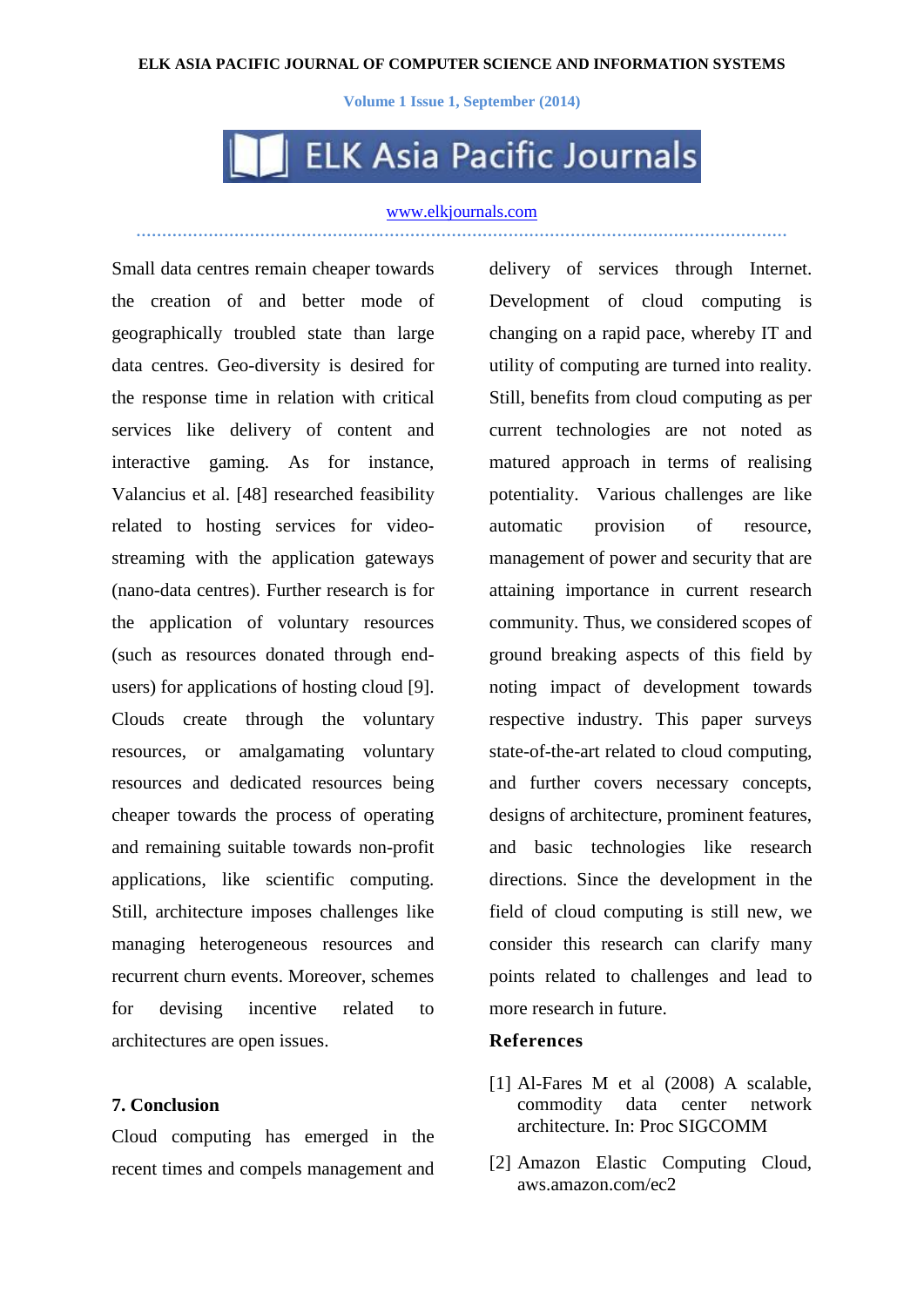

www.elkjournals.com

**………………………………………………………………………………………………………………**

[3] Amazon Web Services, aws.amazon.com

- [4] Ananthanarayanan R, Gupta K et al (2009) Cloud analytics: do we really need to reinvent the storage stack? In: Proc of HotCloud
- [5] Armbrust M et al (2009) Above the clouds: a Berkeley view of cloud computing. UC Berkeley Technical Report
- [6] Berners-Lee T, Fielding R, Masinter L (2005) RFC 3986: uniform resource identifier (URI): generic syntax, January 2005
- [7] Bodik P et al (2009) Statistical machine learning makes automatic control practical for Internet datacenters. In: Proc HotCloud
- [8] Brooks D et al (2000) Power-aware microarchitecture: design and modeling challenges for the nextgeneration microprocessors, IEEE Micro
- [9] Chandra A et al (2009) Nebulas: using distributed voluntary resources to build clouds. In: Proc of HotCloud
- [10] Chang F, Dean J et al (2006) Bigtable: a distributed storage system for structured data. In: Proc of OSDI
- [11] Chekuri C, Khanna S (2004) On multi-dimensional packing problems. SIAM J Comput 33(4):837–851
- [12] Church K et al (2008) On delivering embarrassingly distributed cloud services. In: Proc of HotNets.
- [13] Clark C, Fraser K, Hand S, Hansen JG, Jul E, Limpach C, Pratt I, Warfield A (2005) Live migration of virtual machines. In: Proc of NSDI
- [14] Cloud Computing on Wikipedia, en.wikipedia.org/wiki/Cloudcomputing , 20 Dec 2009
- [15] Cloud Hosting, CLoud Computing and Hybrid Infrastructure from GoGrid, http://www.gogrid.com
- [16] Dean J, Ghemawat S (2004) MapReduce: simplified data processing on large clusters. In: Proc of OSDI
- [17] Dedicated Server, Managed Hosting, Web Hosting by Rackspace Hosting, http://www.rackspace.com
- [18] FlexiScale Cloud Comp and Hosting, www.flexiscale.com
- [19] Ghemawat S, Gobioff H, Leung S-T (2003) The Google file system. In: Proc of SOSP, October 2003
- [20] Google App Engine, URL http://code.google.com/appengine
- [21] Greenberg A, Jain N et al (2009) VL2: a scalable and flexible data center network. In: Proc SIGCOMM
- [22] Guo C et al (2008) DCell: a scalable and fault-tolerant network structure for data centers. In: Proc SIGCOMM
- [23] Guo C, Lu G, Li D et al (2009) BCube: a high performance, servercentric network architecture for modular data centers. In: Proc SIGCOMM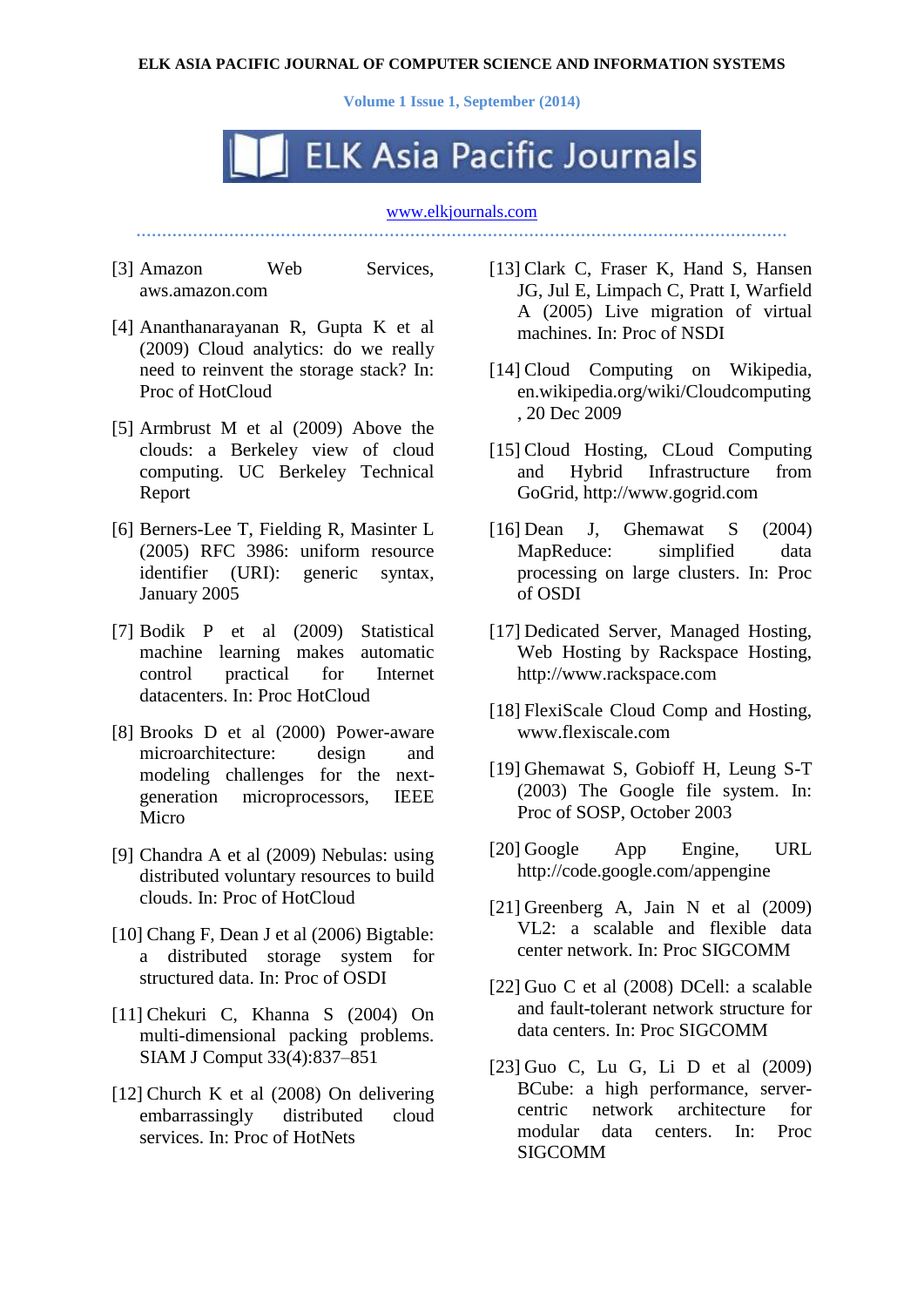# **ELK Asia Pacific Journals**

www.elkjournals.com **………………………………………………………………………………………………………………**

[24] Hadoop Distributed File System, hadoop.apache.org/hdfs

- [25] Hadoop MapReduce, hadoop.apache.org/mapreduce
- [26] Hamilton J (2009) Cooperative expendable micro-slice servers (CEMS): low cost, low power servers for Internet-scale services In: Proc of CIDR
- [27] IEEE P802.3az Energy Efficient Ethernet Task Force, www.ieee802.org/3/az
- [28] Kalyvianaki E et al (2009) Selfadaptive and self-configured CPU resource provisioning for virtualized servers using Kalman filters. In: Proc of international conference on autonomic computing
- [29] Kambatla K et al (2009) Towards optimizing Hadoop provisioning in the cloud. In: Proc of HotCloud
- [30] Kernal Based Virtual Machine, www.linux-kvm.org/page/ MainPage
- [31] Krautheim FJ (2009) Private virtual infrastructure for cloud computing. In: Proc of HotCloud
- [32] Kumar S et al (2009) vManage: loosely coupled platform and virtualization management in data centers. In: Proc of international conference on cloud computing
- [33] Li B et al (2009) EnaCloud: an energy-saving application live placement approach for cloud computing environments. In: Proc of international conf on cloud computing
- [34] Meng X et al (2010) Improving the scalability of data center networks with traffic-aware virtual machine placement. In: Proc INFOCOM
- [35] Mysore R et al (2009) PortLand: a scalable fault-tolerant layer 2 data center network fabric. In: Proc SIGCOMM
- [36] NIST Definition of Cloud Computing v15, csrc.nist.gov/groups/SNS/cloudcomputing/cloud-def-v15.doc
- [37] Osman S, Subhraveti D et al (2002) The design and implementation of zap: a system for migrating computing environments. In: Proc of OSDI
- [38] Padala P, Hou K-Y et al (2009) Automated control of multiple virtualized resources. In: Proc of EuroSys
- [39] Parkhill D (1966) The challenge of the computer utility. Addison- Wesley, Reading
- [40] Patil S et al (2009) In search of an API for scalable file systems: under the table or above it? HotCloud
- [41] Salesforce CRM, http://www.salesforce.com/platform
- [42] Sandholm T, Lai K (2009) MapReduce optimization using regulated dynamic prioritization. In: Proc of SIGMETRICS/Performance
- [43] Santos N, Gummadi K, Rodrigues R (2009) Towards trusted cloud computing. In: Proc of HotCloud
- [44] SAP Business ByDesign, www.sap.com/sme/solutions/business